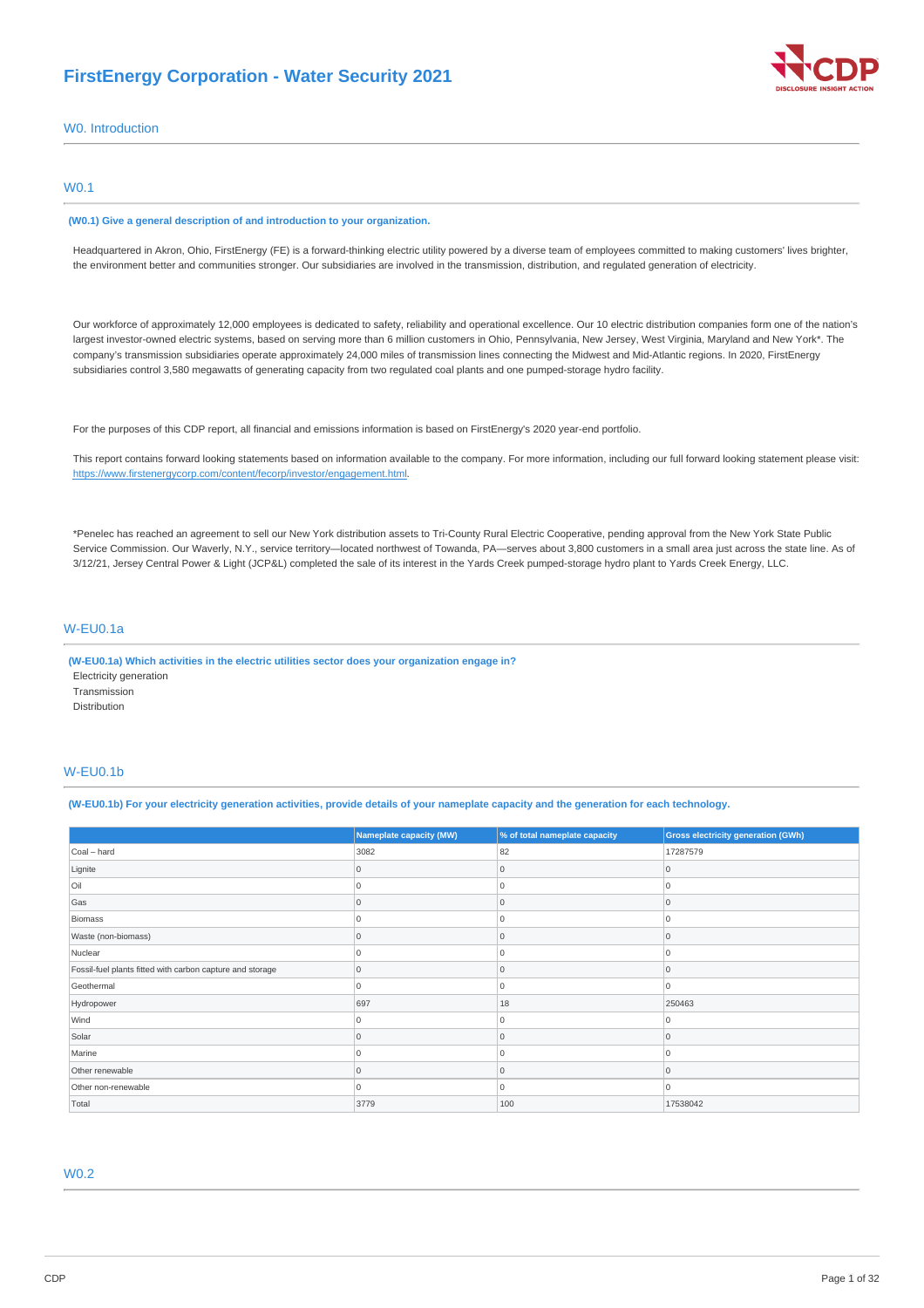## **(W0.2) State the start and end date of the year for which you are reporting data.**

|                       |        | date. |
|-----------------------|--------|-------|
| Reporting year<br>. . | L 2020 | 2020  |
|                       |        |       |

## W0.3

**(W0.3) Select the countries/areas for which you will be supplying data.** United States of America

## W0.4

**(W0.4) Select the currency used for all financial information disclosed throughout your response.** USD

## W0.5

#### (W0.5) Select the option that best describes the reporting boundary for companies, entities, or groups for which water impacts on your business are being **reported.**

Companies, entities or groups over which operational control is exercised

## W0.6

(W0.6) Within this boundary, are there any geographies, facilities, water aspects, or other exclusions from your disclosure? Yes

## W0.6a

## **(W0.6a) Please report the exclusions.**

| <b>Exclusion</b>                 | <b>Please explain</b>                                                                                                                                                                                                |
|----------------------------------|----------------------------------------------------------------------------------------------------------------------------------------------------------------------------------------------------------------------|
|                                  | Corporate, energy delivery associated facilities, and Water is essential to FirstEnergy's ability to generate electricity, namely steam electric power generation; therefore, only the generation and synchronous    |
|                                  | FirstEnergy Solutions facilities (which was renamed   condenser fleet is included in this disclosure. FirstEnergy Solutions (/a/k/a Energy Harbor) was included in previous CDP disclosures; however, FirstEnergy no |
| Energy Harbor in February 2020). | longer maintains operational or financial control of those facilities, so they are excluded going forward.                                                                                                           |

## W<sub>1</sub>. Current state

## W1.1

(W1.1) Rate the importance (current and future) of water quality and water quantity to the success of your business.

|                                                                                        | <b>rating</b> | importance importance<br>rating | Direct use   Indirect use   Please explain                                                                                                                                                                                                                                                                                                                                              |
|----------------------------------------------------------------------------------------|---------------|---------------------------------|-----------------------------------------------------------------------------------------------------------------------------------------------------------------------------------------------------------------------------------------------------------------------------------------------------------------------------------------------------------------------------------------|
| Sufficient amounts of good<br>quality freshwater available for<br><b>LISP</b>          | Vital         | Important                       | Direct water is essential to FirstEnergy's ability to generate electricity. All of our plants use water for steam production, material delivery, and plant<br>cooling purposes. This is evidenced by our total withdrawal averaging almost 105 mega liters of water per day. Indirect: Municipal Water supply is<br>important to support many of our WASH operations for our employees. |
| Sufficient amounts of recycled,<br>brackish and/or produced water<br>available for use | Important     | Neutral                         | Of the 3 generation and synchronous condenser facilities operated by FirstEnergy in 2020, 2 of them (Harrison Power Station and Fort Martin Power<br>Station) recycle their non-contact cooling water; however, FirstEnergy facilities are not located in areas that require use of recycled, brackish and/or<br>produced water due to supply constraints.                              |

## W1.2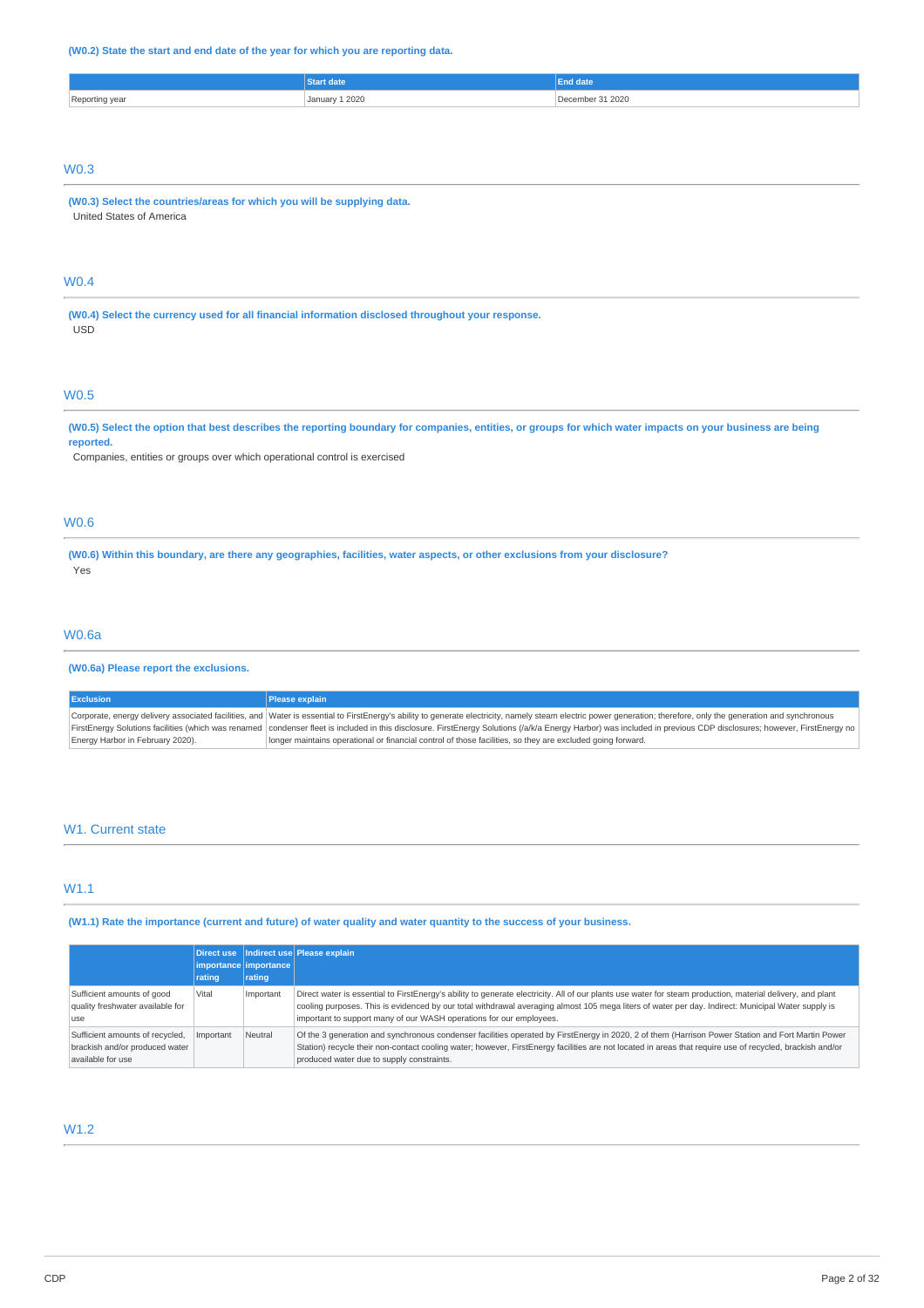## (W1.2) Across all your operations, what proportion of the following water aspects are regularly measured and monitored?

|                                                                                                                                         | $\frac{96}{6}$ of<br>sites/facilities/operations | <b>Please explain</b>                                                                                                                                                                                            |
|-----------------------------------------------------------------------------------------------------------------------------------------|--------------------------------------------------|------------------------------------------------------------------------------------------------------------------------------------------------------------------------------------------------------------------|
| Water withdrawals - total volumes                                                                                                       | 100%                                             | Total water withdrawals are measured and/or monitored at all FirstEnergy generation and synchronous condenser<br>facilities, as required by NPDES permit and state water withdrawal permit/license requirements. |
| Water withdrawals - volumes by source                                                                                                   | 100%                                             | Water withdrawals by source are measured and/or monitored at all FirstEnergy generation and synchronous<br>condenser facilities.                                                                                 |
| Entrained water associated with your metals & mining sector<br>activities - total volumes [only metals and mining sector]               | <not applicable=""></not>                        | <not applicable=""></not>                                                                                                                                                                                        |
| Produced water associated with your oil & gas sector activities - total <not applicable=""><br/>volumes [only oil and gas sector]</not> |                                                  | <not applicable=""></not>                                                                                                                                                                                        |
| Water withdrawals quality                                                                                                               | 100%                                             | Total water withdrawal quality is measured and/or monitored at all FirstEnergy generation and synchronous<br>condenser facilities, as required by NPDES permit requirements.                                     |
| Water discharges - total volumes                                                                                                        | 100%                                             | Total water discharges are measured and monitored at all FirstEnergy generation and synchronous condenser<br>facilities.                                                                                         |
| Water discharges - volumes by destination                                                                                               | 100%                                             | Water discharge volume by destination is measured and monitored at all FirstEnergy generation and synchronous<br>condenser facilities.                                                                           |
| Water discharges - volumes by treatment method                                                                                          | Not relevant                                     | Water discharge volumes by treatment method are measured and monitored at all FirstEnergy generation and<br>synchronous condenser facilities.                                                                    |
| Water discharge quality - by standard effluent parameters                                                                               | 100%                                             | Water discharge quality data are measured and monitored at all FirstEnergy generation and synchronous<br>condenser facilities.                                                                                   |
| Water discharge quality - temperature                                                                                                   | 100%                                             | Water discharge quality data, including temperature, are measured and monitored at all FirstEnergy generation and<br>synchronous condenser facilities.                                                           |
| Water consumption - total volume                                                                                                        | 100%                                             | Water consumption at all FirstEnergy generation and synchronous condenser facilities is calculated using<br>engineering estimates.                                                                               |
| Water recycled/reused                                                                                                                   | 100%                                             | Water recycling for non-contact cooling water is measured/estimated at all FirstEnergy generation and<br>synchronous condenser facilities with recycling capabilities.                                           |
| The provision of fully-functioning, safely managed WASH services to 100%<br>all workers                                                 |                                                  | Facilities providing fully functioning WASH services for all workers are measured.                                                                                                                               |

## W-EU1.2a

(W-EU1.2a) For your hydropower operations, what proportion of the following water aspects are regularly measured and monitored?

|                                                    | $\frac{96}{6}$ of<br>sites/facilities/operations<br>measured and monitored | Please explain                                                                                                                                                                                                                                                                                                |
|----------------------------------------------------|----------------------------------------------------------------------------|---------------------------------------------------------------------------------------------------------------------------------------------------------------------------------------------------------------------------------------------------------------------------------------------------------------|
| Fulfilment of<br>downstream<br>environmental flows | 100%                                                                       | Yards Creek Generating Station provides downstream flows of at least 0.875 cubic feet per second to Yards Creek in fulfilment of its FERC permit.                                                                                                                                                             |
| Sediment loading                                   | Not relevant                                                               | Not relevant Yards Creek Generating Station operates in accordance with its FERC permit, which does not provide flow for sediment loading.                                                                                                                                                                    |
| Other, please specify                              | Not relevant                                                               | Yards Creek Generating Station provides ecosystem services for endangered bats, timber rattlesnakes, various turtles, and Fowler's toads. Yards Creek<br>Generating Station has partnered with Environmental Consultation Services Inc. to ensure that the reptiles and humans are protected from each other. |

## W1.2b

(W1.2b) What are the total volumes of water withdrawn, discharged, and consumed across all your operations, and how do these volumes compare to the **previous reporting year?**

|                      | <b>Volume</b><br>(megaliters/year) reporting year | Comparison with previous Please explain |                                                                                                                                                                                                                        |
|----------------------|---------------------------------------------------|-----------------------------------------|------------------------------------------------------------------------------------------------------------------------------------------------------------------------------------------------------------------------|
| Total<br>withdrawals | 66405                                             | About the same                          | Changes in 2020 vs. 2019 reflect changes in fleet operation, dispatch, and ownership. FirstEnergy has also included a synchronous condenser<br>facility that we own and operate which uses a material amount of water. |
| Total<br>discharges  | 50460                                             | About the same                          | Changes in 2020 vs. 2019 reflect changes in fleet operation, dispatch, and ownership. FirstEnergy has also included a synchronous condenser<br>facility that we own and operate which uses a material amount of water. |
| Total<br>consumption | 15945                                             | About the same                          | Changes in 2020 vs. 2019 reflect changes in fleet operation, dispatch, and ownership. FirstEnergy has also included a synchronous condenser<br>facility that we own and operate which uses a material amount of water. |

## W1.2d

**(W1.2d) Indicate whether water is withdrawn from areas with water stress and provide the proportion.**

|        | <b>Withdrawals are from</b><br>$\vert$ areas with water stress $\vert$ areas with water | $\frac{1}{6}$ withdrawn from<br><b>stress</b> | Comparison with<br>previous reporting<br>vear | tool                   | <b>Identification Please explain</b>                                                                                                                                                                          |
|--------|-----------------------------------------------------------------------------------------|-----------------------------------------------|-----------------------------------------------|------------------------|---------------------------------------------------------------------------------------------------------------------------------------------------------------------------------------------------------------|
| Row No |                                                                                         | <not applicable=""></not>                     | <not applicable=""></not>                     | <b>WRI</b><br>Aqueduct | WRI Aqueduct was used on multiple scales. Whether reviewing overall water risk or water stress, none of the<br>areas our generation or synchronous condensers are located in constitute a high risk or above. |

## W1.2h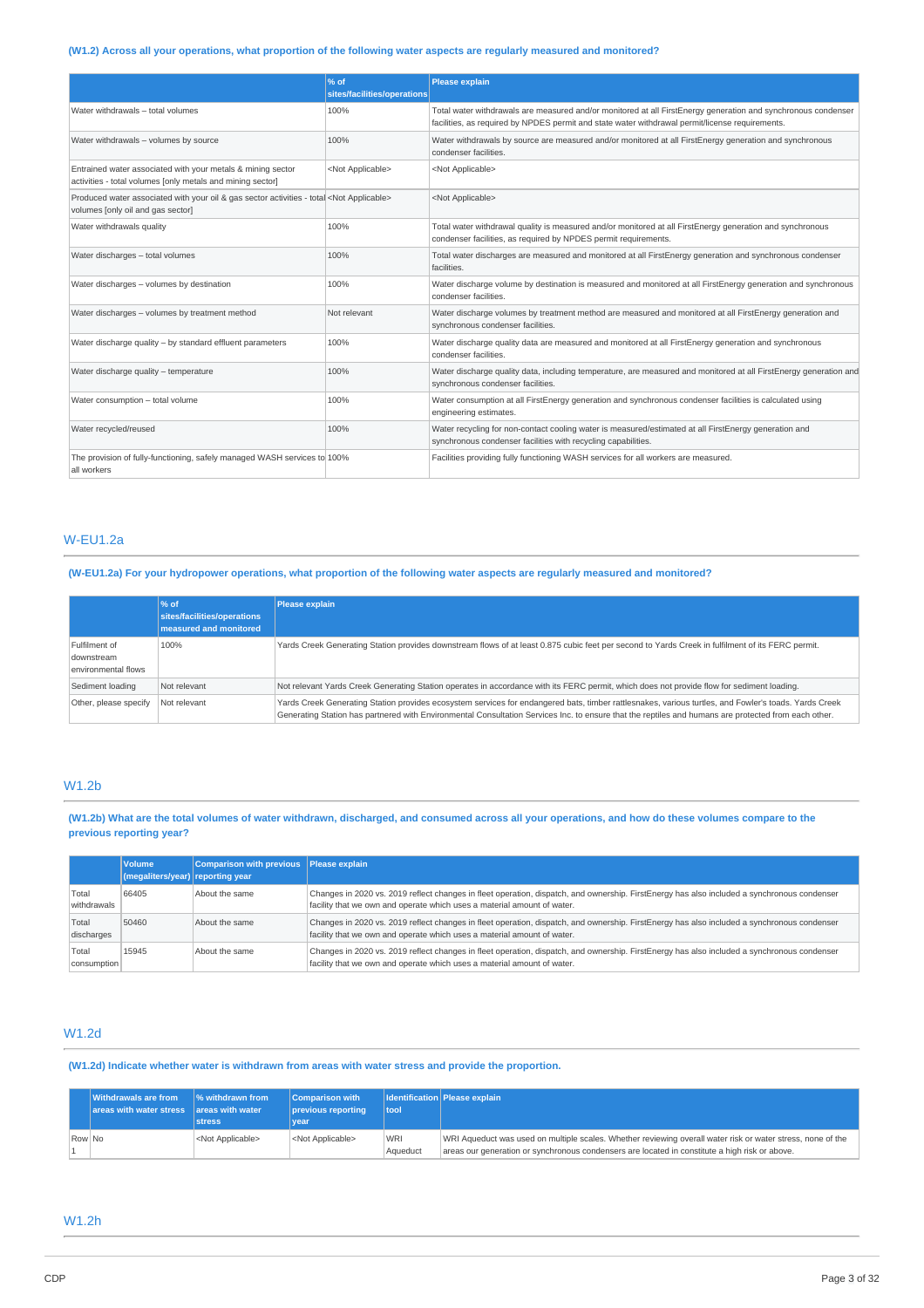#### **(W1.2h) Provide total water withdrawal data by source.**

|                                                                                     | <b>Relevance Volume</b> | (megaliters/year)         | <b>Comparison with</b><br>previous reporting<br>year | <b>Please explain</b>                                                                                                                                                                                       |
|-------------------------------------------------------------------------------------|-------------------------|---------------------------|------------------------------------------------------|-------------------------------------------------------------------------------------------------------------------------------------------------------------------------------------------------------------|
| Fresh surface water, including rainwater,<br>water from wetlands, rivers, and lakes | Relevant                | 66405                     | Lower                                                | Changes in 2020 vs. 2019 reflect changes in fleet operation, dispatch, and, ownership. A large volume of<br>water used through our synchronous condenser facility has been added to this year's water data. |
| Brackish surface water/Seawater                                                     | Not<br>relevant         | <not applicable=""></not> | <not applicable=""></not>                            | Brackish surface water/seawater is not withdrawn as part of our operations.                                                                                                                                 |
| Groundwater - renewable                                                             | Not<br>relevant         | <not applicable=""></not> | <not applicable=""></not>                            | Groundwater - renewable as a source of withdrawal is not accounted for as part of our operations.                                                                                                           |
| Groundwater - non-renewable                                                         | Not<br>relevant         | <not applicable=""></not> | <not applicable=""></not>                            | Groundwater - non-renewable as a source of withdrawal is not accounted for as part of our operations.                                                                                                       |
| Produced/Entrained water                                                            | Not<br>relevant         | <not applicable=""></not> | <not applicable=""></not>                            | Produced water as a source of withdrawal is not accounted for as part of our operations.                                                                                                                    |
| Third party sources                                                                 | Not<br>relevant         | <not applicable=""></not> | <not applicable=""></not>                            | While third party sources as a source of withdrawal do occur for operation of our facilities, they are not a<br>material part of our operations.                                                            |

## W1.2i

## **(W1.2i) Provide total water discharge data by destination.**

|                                    | Relevance Volume |                           | <b>Comparison with</b><br>(megaliters/year) previous reporting year | <b>Please explain</b>                                                                                                                                                                                       |
|------------------------------------|------------------|---------------------------|---------------------------------------------------------------------|-------------------------------------------------------------------------------------------------------------------------------------------------------------------------------------------------------------|
| Fresh surface water Relevant       |                  | 50460                     | About the same                                                      | Changes in 2020 vs. 2019 reflect changes in fleet operation, dispatch, and, ownership. A large volume of water used through our<br>synchronous condenser facility has been added to this year's water data. |
| Brackish surface<br>water/seawater | Not<br>relevant  | <not applicable=""></not> | <not applicable=""></not>                                           | Discharge to brackish surface water/seawater is not part of our operations.                                                                                                                                 |
| Groundwater                        | Not<br>relevant  | <not applicable=""></not> | <not applicable=""></not>                                           | Discharge to groundwater is not part of our operations.                                                                                                                                                     |
| Third-party<br>destinations        | Not<br>relevant  | <not applicable=""></not> | <not applicable=""></not>                                           | While FirstEnergy may utilize third party sources for employee sanitation purposes, the discharge to third party destinations is not<br>material to our operations.                                         |

## W-EU1.3

**(W-EU1.3) Do you calculate water intensity for your electricity generation activities?** No, and we have no plans to do so in the next two years

## W1.4

**(W1.4) Do you engage with your value chain on water-related issues?** Yes, our suppliers

Yes, our customers or other value chain partners

## W1.4a

(W1.4a) What proportion of suppliers do you request to report on their water use, risks and/or management information and what proportion of your procurement **spend does this represent?**

**Row 1**

**% of suppliers by number** 76-100

**% of total procurement spend** 76-100

## **Rationale for this coverage**

FirstEnergy has all suppliers comply with our Supplier Code of Conduct. The Supplier Code of Conduct specifies that suppliers will "safeguard the environment" and "minimize the use of materials of concern". That includes one of our most precious resources: water. We do this because we believe in standing behind our commitment to environmental stewardship and ensuring that the businesses we work with comply with our values and expectations with regards to water and other environmental topics. In addition, Supply Chain's 2020 mission includes further improvement and prioritization of environmental, social, and governance (ESG) topics in our supply chain strategy. We communicate with suppliers about ESG topics and concerns, including those related to water, and we work with them to align on water stewardship and other ESG expectations and achieve mutually beneficial solutions. We also partner with suppliers who embrace sustainable business practices.

#### **Impact of the engagement and measures of success**

One impact is that FirstEnergy does not knowingly engage in business relationships with suppliers that cannot adhere to our Supplier Code of Conduct. One measure of success in this area is how many (or lack thereof) environmental enforcement actions occur within FirstEnergy. Another key impact of our supply chain approach is that our suppliers strive to meet or exceed industry standards for ESG issues, including those related to water.

#### **Comment**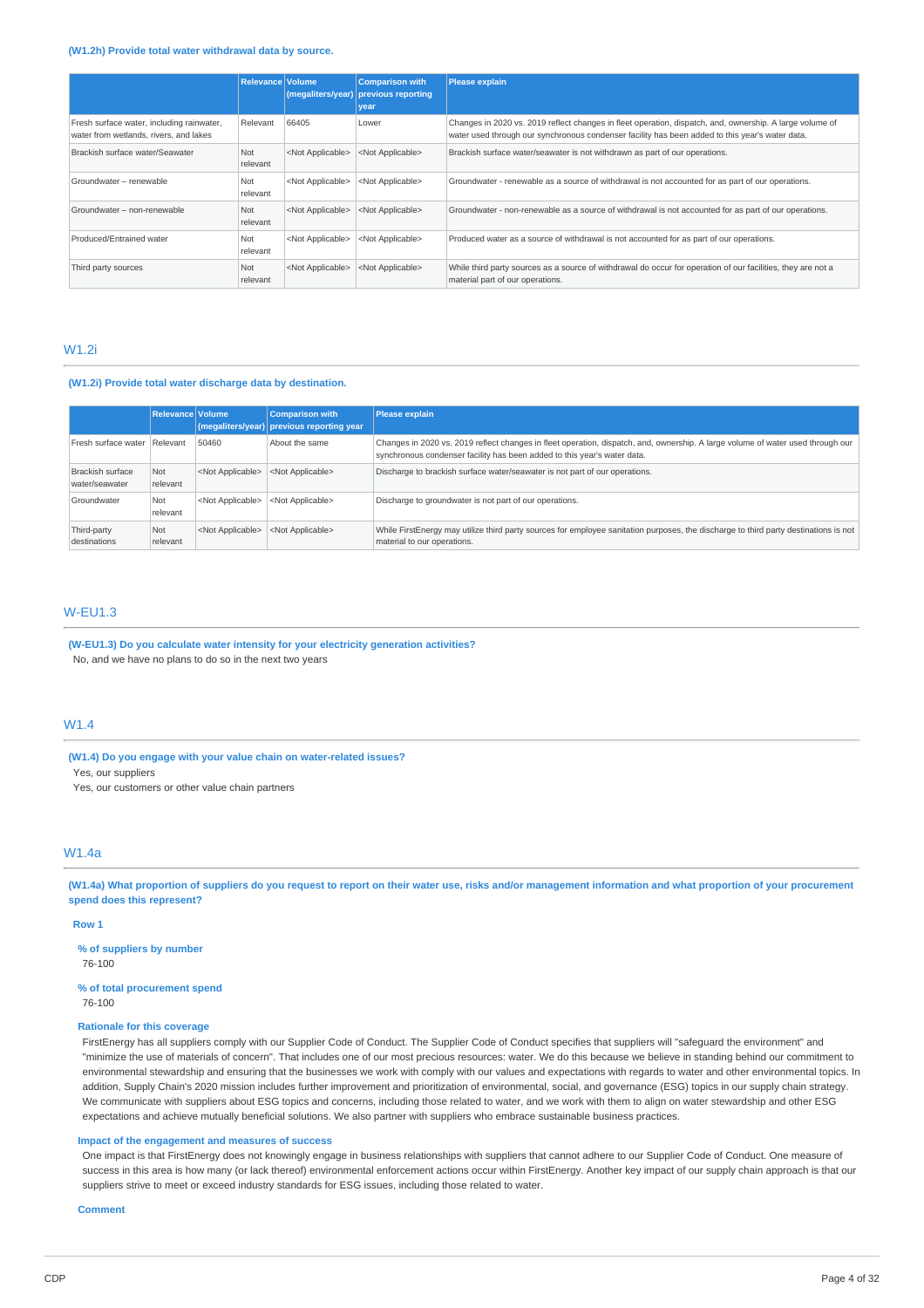**(W1.4b) Provide details of any other water-related supplier engagement activity.**

**Type of engagement**

Onboarding & compliance

## **Details of engagement**

Inclusion of water stewardship and risk management in supplier selection mechanism Requirement to adhere to our code of conduct regarding water stewardship and management

**% of suppliers by number** 76-100

**% of total procurement spend**

76-100

## **Rationale for the coverage of your engagement**

FirstEnergy has all suppliers comply with our Supplier Code of Conduct. The Supplier Code of Conduct specifies that suppliers will "safeguard the environment" and "minimize the use of materials of concern". That includes one of our most precious resources: water. We do this because we believe in standing behind our commitment to environmental stewardship and ensuring that the businesses we work with comply with our values and expectations with regards to water and other environmental topics. In addition, Supply Chain's 2020 mission includes further improvement and prioritization of environmental, social, and governance (ESG) topics within our Supply Chain strategy. We communicate with suppliers about ESG topics and concerns, including those related to water, and we work with them to align on water stewardship and other ESG expectations and achieve mutually beneficial solutions. We also partner with suppliers who embrace sustainable business practices.

#### **Impact of the engagement and measures of success**

The impact is that FirstEnergy does not knowingly engage in business relationships with suppliers that cannot adhere to our Code of Conduct. One measure of success is how many (or lack thereof) environmental enforcement actions occur within FirstEnergy. Overall, this approach to supplier relationships will help build a more sustainable supply chain in alignment with our Supply Chain Mission.

### **Comment**

## W1.4c

(W1.4c) What is your organization's rationale and strategy for prioritizing engagements with customers or other partners in its value chain?

FirstEnergy is committed to making our customers' lives brighter and communities stronger. As part of this commitment, FirstEnergy strives to be a responsible member by engaging our value chain in meeting and exceeding environmental laws, where appropriate. Our environmental policy specifies that we use our natural resources wisely, and we expect the same from our suppliers. FirstEnergy also created a goal in 2020 to reduce water consumption at our two coal generation plants by 20% by 2030, based on 2019 levels.

## W2. Business impacts

## W2.1

**(W2.1) Has your organization experienced any detrimental water-related impacts?** Yes

## W2.1a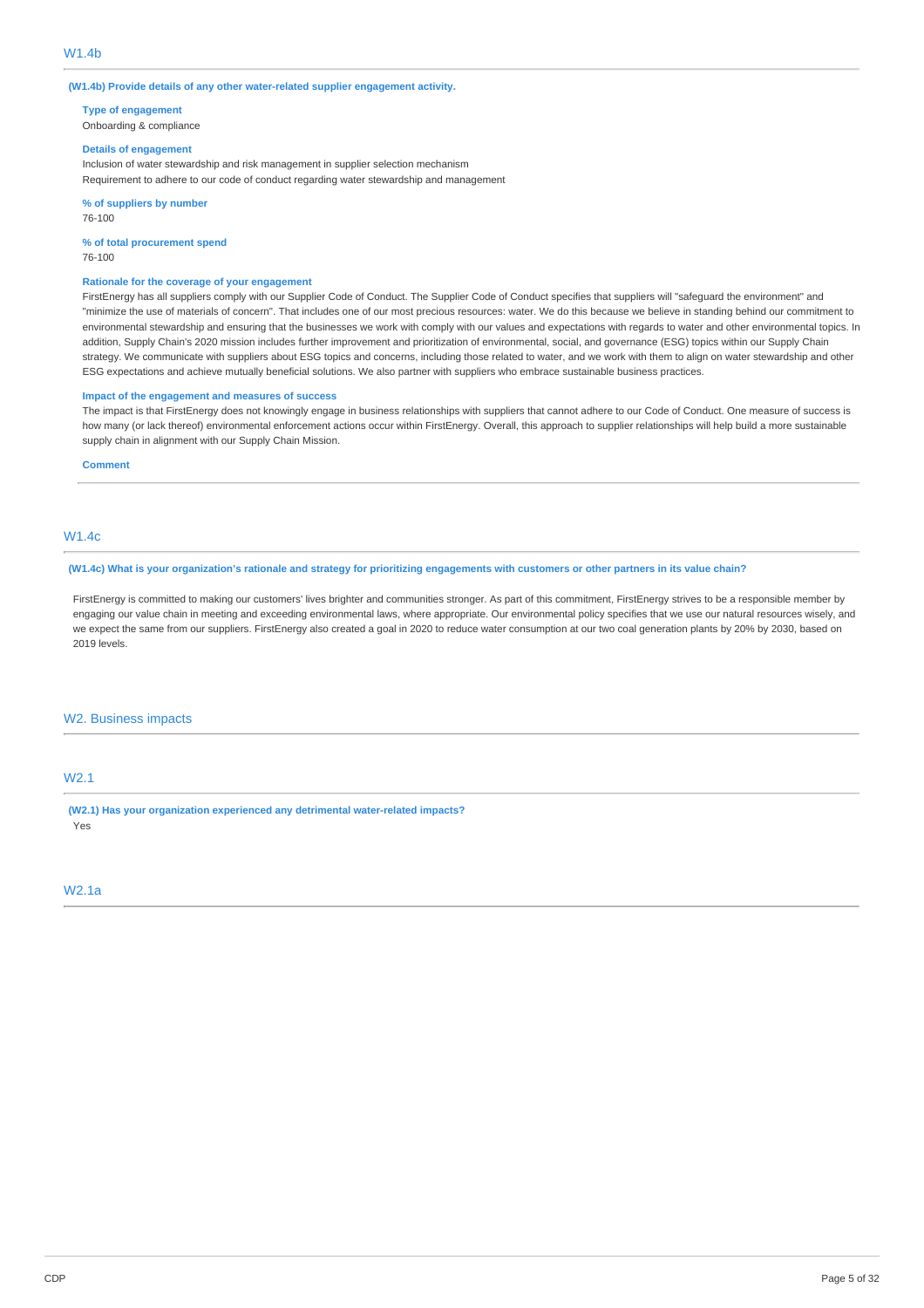#### (W2.1a) Describe the water-related detrimental impacts experienced by your organization, your response, and the total financial impact.

### **Country/Area & River basin**

| United States of America | Mississippi River |
|--------------------------|-------------------|
|                          |                   |
|                          |                   |

**Type of impact driver & Primary impact driver**

| Regulatory | ality/volumes<br>qua<br>mmmm<br>.<br> |
|------------|---------------------------------------|

#### **Primary impact**

Impact on company assets

### **Description of impact**

On August 31, 2020, USEPA finalized a rule revising the regulations for the Steam Electric Power Generating category. The rule sets strict limits on the discharge of pollutants in flue gas desulfurization waste water and also limits the discharge of coal ash transport water. The new requirements directly affect FirstEnergy generation facilities and compliance costs will be in the millions of dollars.

#### **Primary response**

Comply with local regulatory requirements

**Total financial impact** 135000000

#### **Description of response**

FirstEnergy has engaged with various stakeholders regarding the regulations and pending permits. FirstEnergy actively works with stakeholders to promote mutually beneficial outcomes where possible. The environment of the Steam Electric regulations, the outcome of appeals, and the manner in which final rules are ultimately implemented, FirstEnergy will comply with the requirements.

## W2.2

(W2.2) In the reporting year, was your organization subject to any fines, enforcement orders, and/or other penalties for water-related regulatory violations? Yes, fines

## W2.2a

**(W2.2a) Provide the total number and financial value of all water-related fines.**

#### **Row 1**

**Total number of fines**

1

**Total value of fines**

250

**% of total facilities/operations associated**

**Number of fines compared to previous reporting year**

Lower **Comment**

## W2.2b

(W2.2b) Provide details for all significant fines, enforcement orders and/or other penalties for water-related regulatory violations in the reporting year, and your **plans for resolving them.**

| United States of America                    | Mississippi River |
|---------------------------------------------|-------------------|
| <b>Country/Area &amp; River basin</b>       |                   |
| <b>Financial impact</b><br>$\overline{0}$   |                   |
| <b>Type of penalty</b><br>Enforcement order |                   |

## **Type of incident**

Incorrect administration of permits, standards, or regulations

### **Description of penalty, incident, regulatory violation, significance, and resolution**

During a project, on 4 occasions in 2020, erosion and sediment (E&S) controls were inadequate and cited by the local regulator. Improvements to the controls were subsequently performed.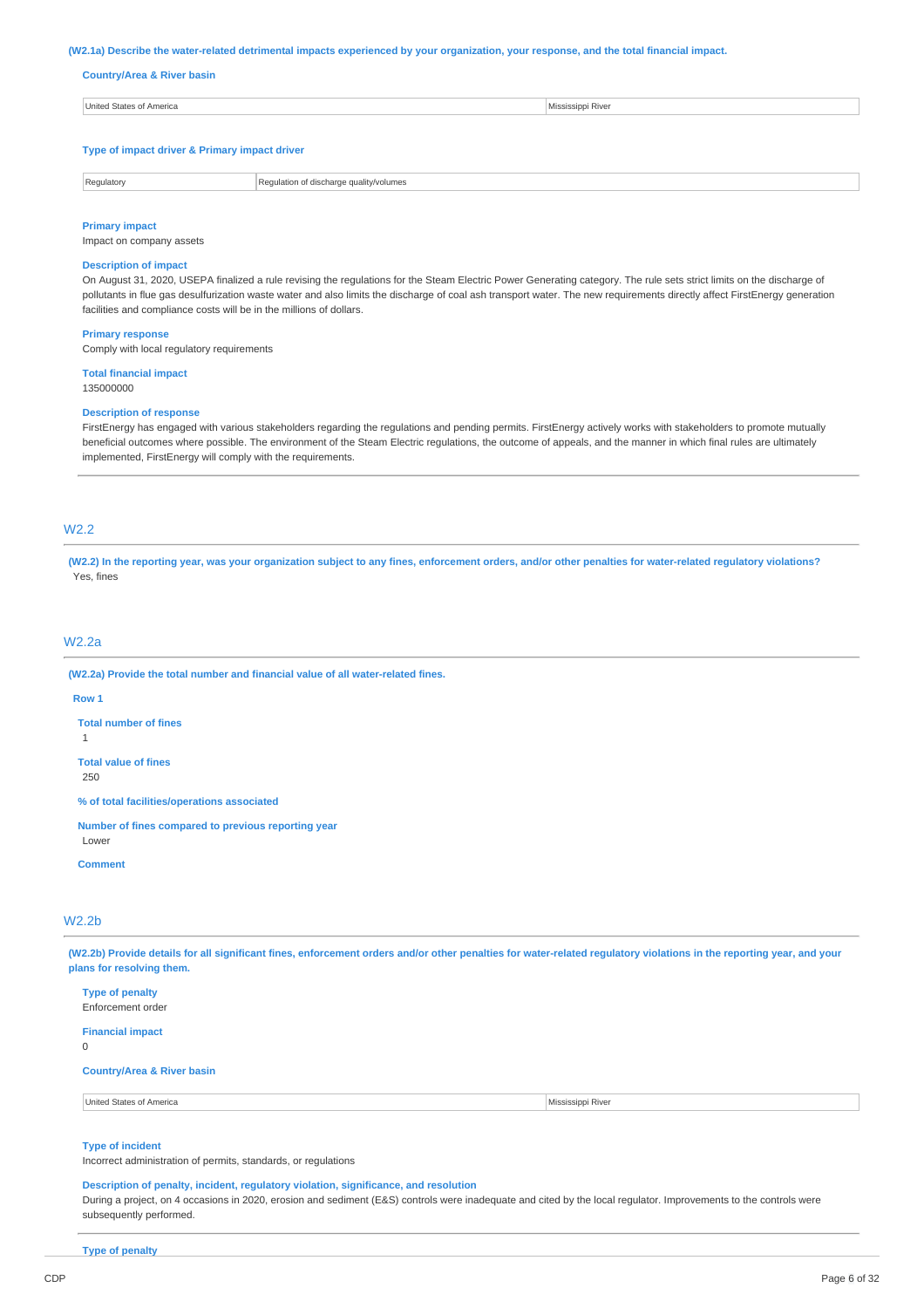## **Financial impact**

 $\Omega$ 

## **Country/Area & River basin**

| . . | United States of America<br>Mississippi River |  |
|-----|-----------------------------------------------|--|
|-----|-----------------------------------------------|--|

#### **Type of incident**

Incorrect administration of permits, standards, or regulations

### **Description of penalty, incident, regulatory violation, significance, and resolution**

During a project, a construction stormwater permit was not obtained, resulting in a Notice of Violation (NOV). The NOV was resolved by obtaining the construction stormwater permit from the local authority. During a project, erosion and sediment (E&S) controls were inadequate and cited by the local regulator. Improvements to the controls were subsequently performed.

# **Type of penalty** Enforcement order **Financial impact**  $\Omega$ **Country/Area & River basin** United States of America Mississippi River **Type of incident** Incorrect administration of permits, standards, or regulations **Description of penalty, incident, regulatory violation, significance, and resolution** During a project, erosion and sediment (E&S) controls were inadequate and cited by the local regulator. Improvements to the controls were subsequently performed. **Type of penalty** Enforcement order **Financial impact**  $\Omega$ **Country/Area & River basin** United States of America St. Lawrence St. Lawrence St. Lawrence St. Lawrence St. Lawrence **Type of incident** Spillage, leakage or discharge of potential water pollutant **Description of penalty, incident, regulatory violation, significance, and resolution** A release of mineral oil from a transformer into a storm sewer in Ohio. A third party was hired for immediate remediation. **Type of penalty** Enforcement order **Financial impact**  $\Omega$ **Country/Area & River basin** United States of America Mississippi River

#### **Type of incident**

Incorrect administration of permits, standards, or regulations

## **Description of penalty, incident, regulatory violation, significance, and resolution**

In 2008, a consent order was resolved with the Pennsylvania Department of Environmental Protection for the Springdale Closed Ash Site. In 2019, the boron levels exceeded the consent order parameters for three months, resulting in stipulated penalties.

## W3. Procedures

## W-EU3.1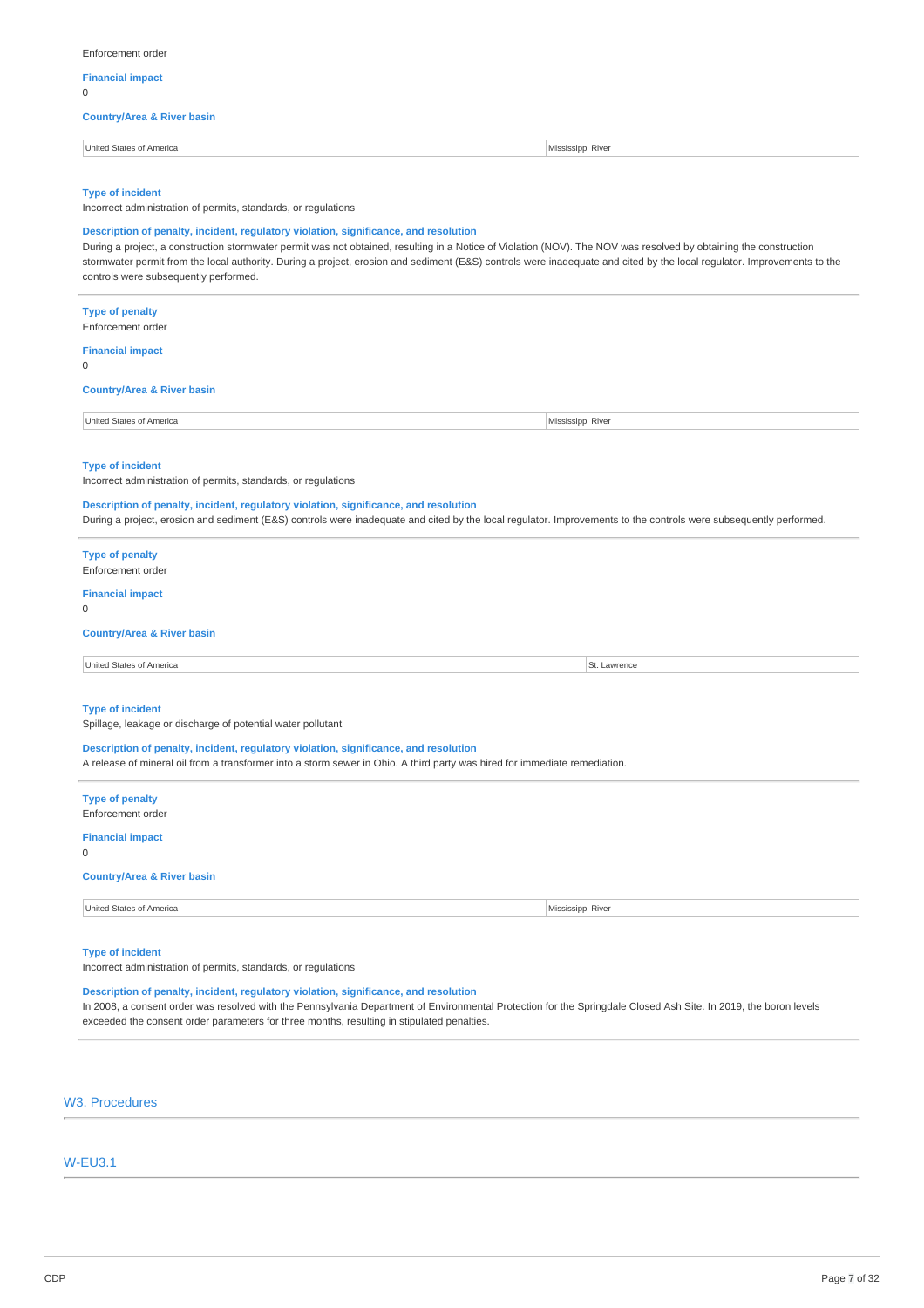(W-EU3.1) How does your organization identify and classify potential water pollutants associated with your business activities in the electric utilities sector that **could have a detrimental impact on water ecosystems or human health?**

FirstEnergy generation facilities are regulated under various federal, state, and local water quality regulations, the majority of which are the result of the Clean Water Act and its amendments.

FirstEnergy monitors, identifies, and classifies potential pollutant by compliance with those water quality regulations.

## W-EU3.1a

(W-EU3.1a) Describe how your organization minimizes the adverse impacts of potential water pollutants associated with your activities in the electric utilities **sector on water ecosystems or human health.**

| <b>Potential</b><br>water<br>pollutant | <b>Description of water pollutant and potential impacts</b>                                                                                                                                                                                         | <b>Management</b><br>procedures                                                                                      | <b>Please explain</b>                                                                                                                                                                                                               |
|----------------------------------------|-----------------------------------------------------------------------------------------------------------------------------------------------------------------------------------------------------------------------------------------------------|----------------------------------------------------------------------------------------------------------------------|-------------------------------------------------------------------------------------------------------------------------------------------------------------------------------------------------------------------------------------|
| Coal<br>residuals                      | In April 2015, EPA finalized regulations for CCRs. Along with the CCR regulations, the EPA<br>combustion has published potential water pollutant and operational impacts from CCRs.                                                                 | Compliance with<br>effluent quality<br>standards<br>Community/stakeholder<br>engagement<br>Emergency<br>preparedness | While certain provisions of the April 2015 CCR rule are under reconsideration,<br>FirstEnergy intends to comply with the CCR rule, as appropriate.                                                                                  |
| Thermal<br>pollution                   | In 2020, FirstEnergy owned and operated 2 thermal electric power plants (Harrison Power<br>Station and Fort Martin Power Station). Non-contact cooling water is used at these plants<br>and is inherent to the thermal electric production process. | Compliance with<br>effluent quality<br>standards<br>Community/stakeholder<br>engagement                              | The potential environmental impacts have been reviewed and studied in the<br>NPDES permit supporting documentation. The results of the supporting<br>documentation and studies are permit limits, which the facilities comply with. |

## W3.3

**(W3.3) Does your organization undertake a water-related risk assessment?** Yes, water-related risks are assessed

W3.3a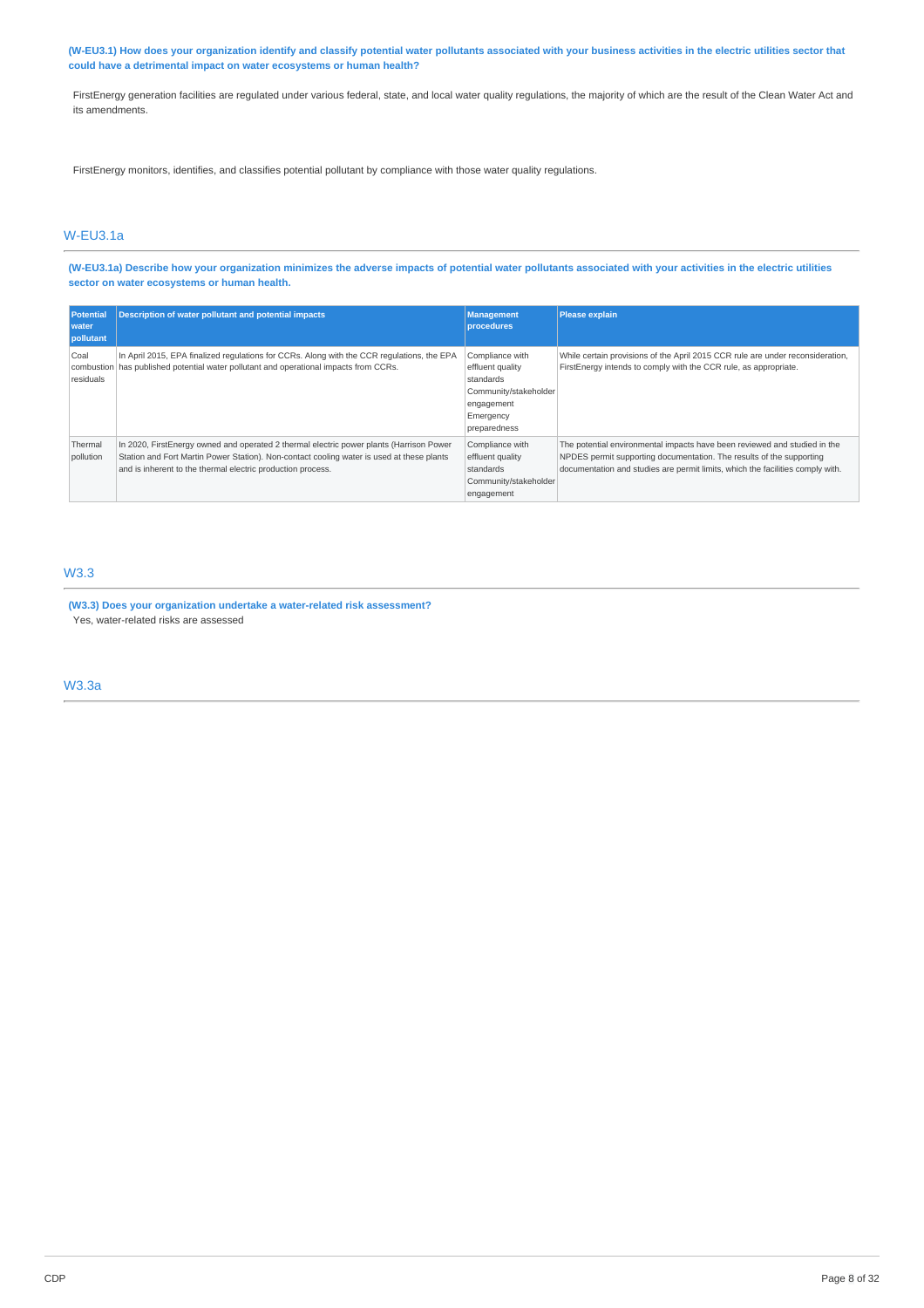#### **(W3.3a) Select the options that best describe your procedures for identifying and assessing water-related risks.**

#### **Direct operations**

**Coverage**

Full

#### **Risk assessment procedure**

Water risks are assessed as part of an enterprise risk management framework

**Frequency of assessment** More than once a year

**How far into the future are risks considered?** 3 to 6 years

#### **Type of tools and methods used**

Tools on the market Enterprise Risk Management Databases **Other** 

## **Tools and methods used**

WRI Aqueduct COSO Enterprise Risk Management Framework Regional government databases Internal company methods External consultants Other, please specify (PENTOXSD, Cormix, as appropriate)

#### **Comment**

FirstEnergy has a formal, comprehensive Enterprise-Wide Risk Management (EWRM) program in place to evaluate water risks on an as needed basis. Plant water quality is frequently assessed under National Pollutant Discharge Elimination System (NPDES) permit conditions and development. FirstEnergy actively analyzes and mitigates risks through stakeholder participation and various tools available and resources available.

### **Supply chain**

**Coverage** Partial

#### **Risk assessment procedure**

Water risks are assessed in an environmental risk assessment

**Frequency of assessment** Not defined

**How far into the future are risks considered?** Unknown

**Type of tools and methods used** Other

**Tools and methods used** Internal company methods

#### **Comment**

FirstEnergy utilizes a strategic sourcing model. As part of that model, we may assess suppliers' environmental commitments and risks, including those related to water. FirstEnergy's supply chain group also collaborates with suppliers on ESG initiatives, which could include water, to achieve mutually beneficial solutions

#### **Other stages of the value chain**

**Coverage** Partial

### **Risk assessment procedure**

Water risks are assessed in an environmental risk assessment

### **Frequency of assessment**

Annually

**How far into the future are risks considered?** 3 to 6 years

## **Type of tools and methods used**

Databases Othe

### **Tools and methods used**

Regional government databases Internal company methods

## **Comment**

FirstEnergy has developed an extensive internal emergency response organization. As such, an incident command structure is employed and drills are conducted at least annually. We participate in working groups, training opportunities, and conferences at all levels of the public and private sectors to ensure readiness, build relationships, and stay abreast of technological advances.

W3.3b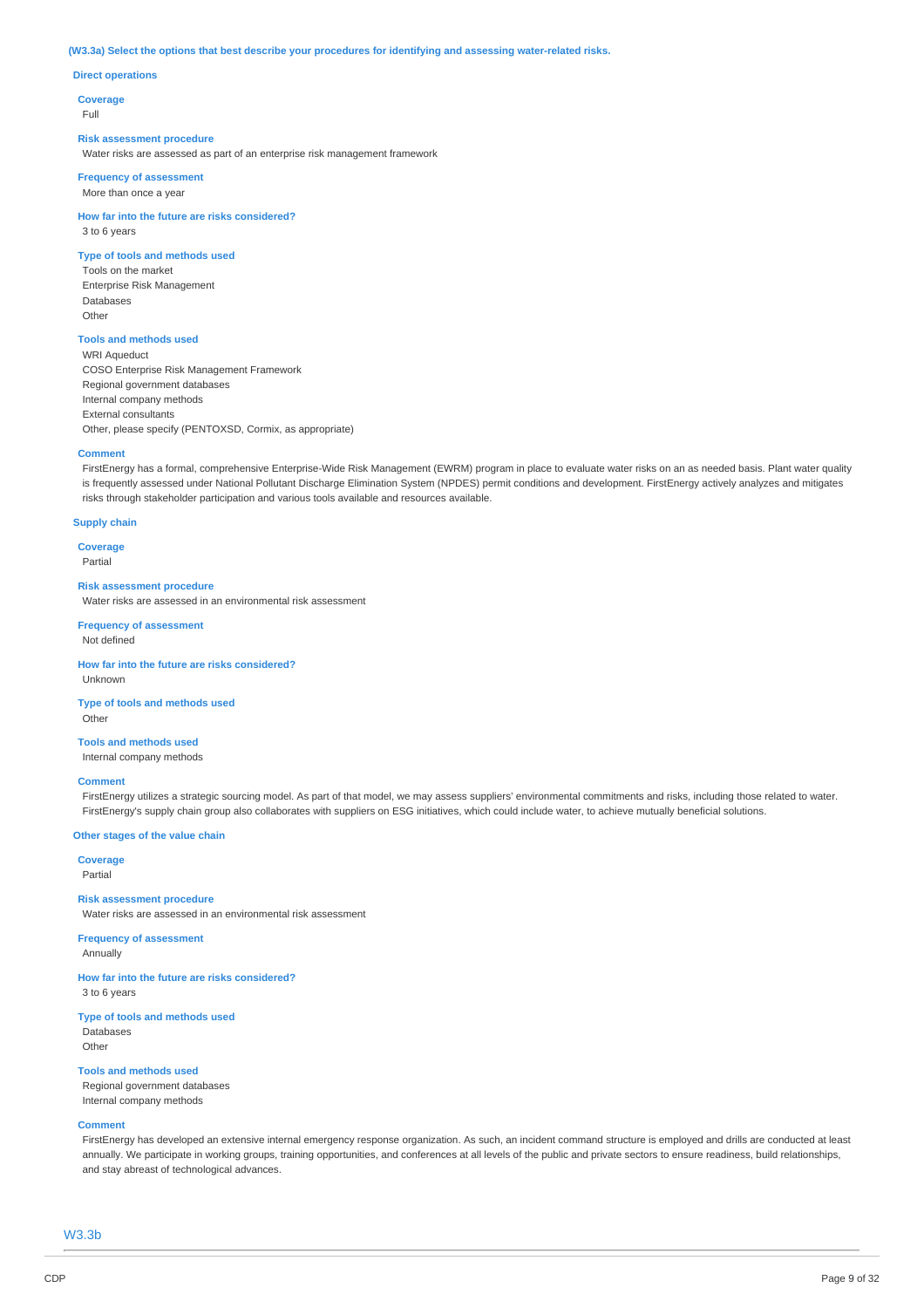## **(W3.3b) Which of the following contextual issues are considered in your organization's water-related risk assessments?**

|                                                                                   | <b>Relevance</b><br>& inclusion                    | Please explain                                                                                                                                                                                                                                                                                                                                                                                                                                                                        |
|-----------------------------------------------------------------------------------|----------------------------------------------------|---------------------------------------------------------------------------------------------------------------------------------------------------------------------------------------------------------------------------------------------------------------------------------------------------------------------------------------------------------------------------------------------------------------------------------------------------------------------------------------|
| Water availability at a<br>basin/catchment level                                  | Relevant.<br>sometimes<br>included                 | FirstEnergy is active in the water basins in which it resides. FirstEnergy manages the Merrill Creek Reservoir, which is a critical piece of infrastructure for mitigating<br>droughts in the Delaware River Basin. Also, FirstEnergy's steam electric plants utilize closed cycle cooling, thereby allowing for sufficient water availability for the basin's<br>other stakeholders. FirstEnergy also participates with EPRI through the Ohio River Basin Ecological Interest Group. |
| Water quality at a<br>basin/catchment level                                       | Relevant,<br>sometimes<br>included                 | Ensuring sufficient and satisfactory water is important to our generating plants and our stakeholders. FirstEnergy's NPDES permits ensure that water quality is in<br>accordance with strict regulations.                                                                                                                                                                                                                                                                             |
| Stakeholder conflicts<br>concerning water resources<br>at a basin/catchment level | Relevant.<br>sometimes<br>included                 | FirstEnergy works to minimize the environmental impact of our generating plants and other facilities. Our sustainability efforts reflect our commitment to creating lasting<br>value in the communities where we live and work.                                                                                                                                                                                                                                                       |
| Implications of water on<br>your key commodities/raw<br>materials                 | Relevant.<br>sometimes<br>included                 | These issues are relevant and included as situations arise.                                                                                                                                                                                                                                                                                                                                                                                                                           |
| Water-related regulatory<br>frameworks                                            | Relevant,<br>always<br>included                    | The Company works and complies in the framework of the Clean Water Act and actively evaluates the evolving regulatory framework through our various tools and<br>corporation with regulators, industry groups, and other stakeholders.                                                                                                                                                                                                                                                |
| Status of ecosystems and<br>habitats                                              | Relevant.<br>always<br>included                    | All relevant water quality standards, Endangered Species Act, and wetland impacts are evaluated as situations arise to minimize ecosystem and habitat issues.                                                                                                                                                                                                                                                                                                                         |
| Access to fully-functioning,<br>safely managed WASH<br>services for all employees | Relevant.<br>always<br>included                    | The Company has WASH services at all facilities where company employees are stationed.                                                                                                                                                                                                                                                                                                                                                                                                |
| Other contextual issues.<br>please specify                                        | <b>Not</b><br>relevant.<br>explanation<br>provided | FirstEnergy believes the categories above cover a wide range of water related risk assessments.                                                                                                                                                                                                                                                                                                                                                                                       |

## W3.3c

## **(W3.3c) Which of the following stakeholders are considered in your organization's water-related risk assessments?**

|                                                          | <b>Relevance</b><br>& inclusion             | <b>Please explain</b>                                                                                                                                                                                                                                                                                                                                                                                                                                                                                |
|----------------------------------------------------------|---------------------------------------------|------------------------------------------------------------------------------------------------------------------------------------------------------------------------------------------------------------------------------------------------------------------------------------------------------------------------------------------------------------------------------------------------------------------------------------------------------------------------------------------------------|
| Customers                                                | Relevant,<br>sometimes<br>included          | It is important that FirstEnergy provides safe, reliable, and affordable energy to customers. As we identify water related risks and opportunities, we assess any possible impacts for<br>our customers.                                                                                                                                                                                                                                                                                             |
| Employees                                                | Relevant,<br>sometimes<br>included          | Employees' knowledge and understanding of water risks is a vital component of our efforts to manage and mitigate water risks. FirstEnergy regularly trains the responsible<br>employees to understand the compliance needs of our operational activities as well as our efforts to reduce any environmental impacts.                                                                                                                                                                                 |
| Investors                                                | Relevant,<br>sometimes<br>included          | As an investor-owned utility, we consider our investors in our water-related practices and policies. It is our commitment to remain transparent about water- and environmental-related<br>topics and continue to communicate identified risks and mitigation activities with our investors. Toward that end, we dedicate significant time and resources to participating in CDP<br>disclosures and other disclosure opportunities with well-respected rating/ranking agencies and ESG organizations. |
| Local<br>communities                                     | Relevant.<br>sometimes<br>included          | The communities where we operate are comprised of our customers and employees. When planning new projects, we take into consideration the possible water impacts to the<br>community. In addition, we have designated staff serving as local community area managers who routinely engage with the local governments, community representatives and<br>customers in their area to learn of and respond to specific inquiries, including environmental- or water-related inquiries.                   |
| <b>NGOs</b>                                              | Relevant.<br>sometimes<br>included          | FirstEnergy actively works with NGOs, such as EPRI and EEI, on a variety of water risks.                                                                                                                                                                                                                                                                                                                                                                                                             |
| Other water<br>users at a<br>basin/catchment<br>level    | Relevant,<br>sometimes<br>included          | These stakeholders are relevant and included as situations arise.                                                                                                                                                                                                                                                                                                                                                                                                                                    |
| Regulators                                               | Relevant,<br>sometimes<br>included          | FirstEnergy works with regulators as situations arise, particularly when water risks intersect with our various permits.                                                                                                                                                                                                                                                                                                                                                                             |
| River basin<br>management<br>authorities                 | Relevant,<br>sometimes<br>included          | FirstEnergy is a participant of ORSANCO, Delaware River Basin Commission (DRBC), and EPRI. While EPRI is not a river basin authority, it frequently does research which<br>authorities may use. FirstEnergy manages the Merrill Creek Reservoir, the largest man made lake in New Jersey, under the authority of the DRBC, which helps to maintain adequate<br>water supply in the Delaware River.                                                                                                   |
| Statutory special<br>interest groups<br>at a local level | Relevant,<br>sometimes<br>included          | These stakeholders are relevant and included as situations arise.                                                                                                                                                                                                                                                                                                                                                                                                                                    |
| Suppliers                                                | Relevant,<br>sometimes<br>included          | FirstEnergy expects all our suppliers to abide by the Supplier Code of Conduct and expect our suppliers to adopt our Environmental Policy and minimize the use of resources. In<br>addition, we ask our supplier to complete EUISSCA's assessment to disclose environmental information, including water-related information.                                                                                                                                                                        |
| Water utilities at<br>a local level                      | Relevant.<br>sometimes<br>included          | FirstEnergy regularly purchases water for our WASH services and includes local utilities when situations arise.                                                                                                                                                                                                                                                                                                                                                                                      |
| Other<br>stakeholder,<br>please specify                  | Not<br>relevant,<br>explanation<br>provided | FirstEnergy believes the categories above cover a wide range of water related stakeholders.                                                                                                                                                                                                                                                                                                                                                                                                          |

## W3.3d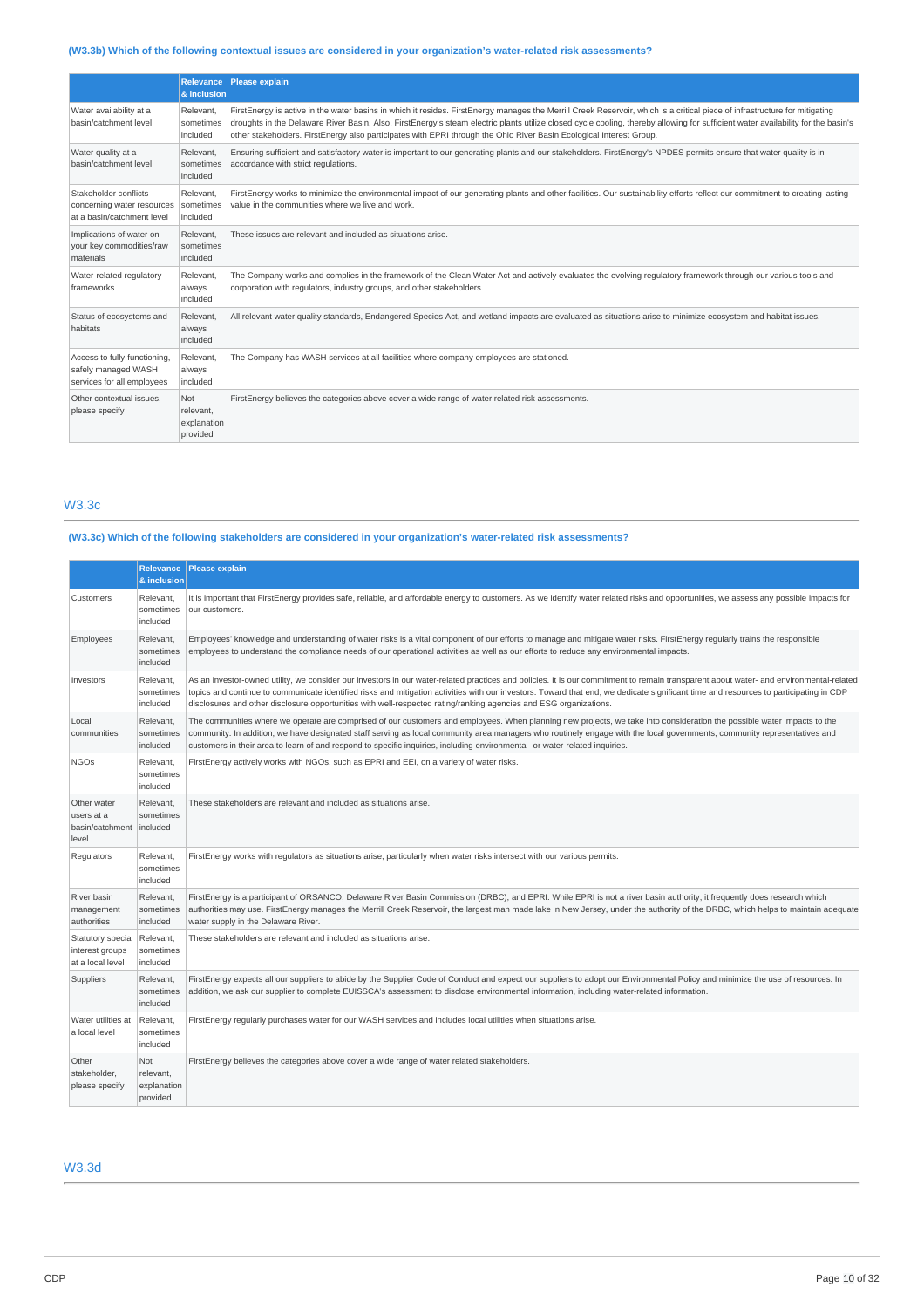#### (W3.3d) Describe your organization's process for identifying, assessing, and responding to water-related risks within your direct operations and other stages of **your value chain.**

A formal, comprehensive Enterprise-Wide Risk Management (EWRM) program in in place to ensure FirstEnergy thoroughly assesses and addresses risks and opportunities that could impact its electric system, including those posed by changes in the climate. These risks are assessed on short (0-1 year), medium (1-3 years), and long term (3-5 years and beyond) basis, with emphasis on long-term planning for potential climate-related issues. The EWRM's framework identifies individual risks at the enterprise, business unit, or project level groups them into four main categories (strategic, operational, compliance, and financial, all of which have potential ties to climate.

W4. Risks and opportunities

## W4.1

(W4.1) Have you identified any inherent water-related risks with the potential to have a substantive financial or strategic impact on your business? Yes, both in direct operations and the rest of our value chain

## W4.1a

**(W4.1a) How does your organization define substantive financial or strategic impact on your business?**

Other than the ever-present potential for regulatory change, or the unlikely disruption of water sources, FirstEnergy has not identified any inherent water-related risks with the potential to have a substantive financial or strategic impact on its business.

## W4.1b

(W4.1b) What is the total number of facilities exposed to water risks with the potential to have a substantive financial or strategic impact on your business, and **what proportion of your company-wide facilities does this represent?**

|       | <b>Total number of facilities</b><br>exposed to water risk | $\frac{1}{2}$ company-wide<br>facilities this represents | <b>Comment</b>                                                                                                                                                                                                                         |
|-------|------------------------------------------------------------|----------------------------------------------------------|----------------------------------------------------------------------------------------------------------------------------------------------------------------------------------------------------------------------------------------|
| Row 3 |                                                            | 100                                                      | FirstEnergy has 2 electric generating facilities and 1 synchronous condenser that represent the entirety of FirstEnergy fossil generating capacity.<br>Harrison Power Station Fort Martin Power Station Eastlake Synchronous Condenser |

## W4.1c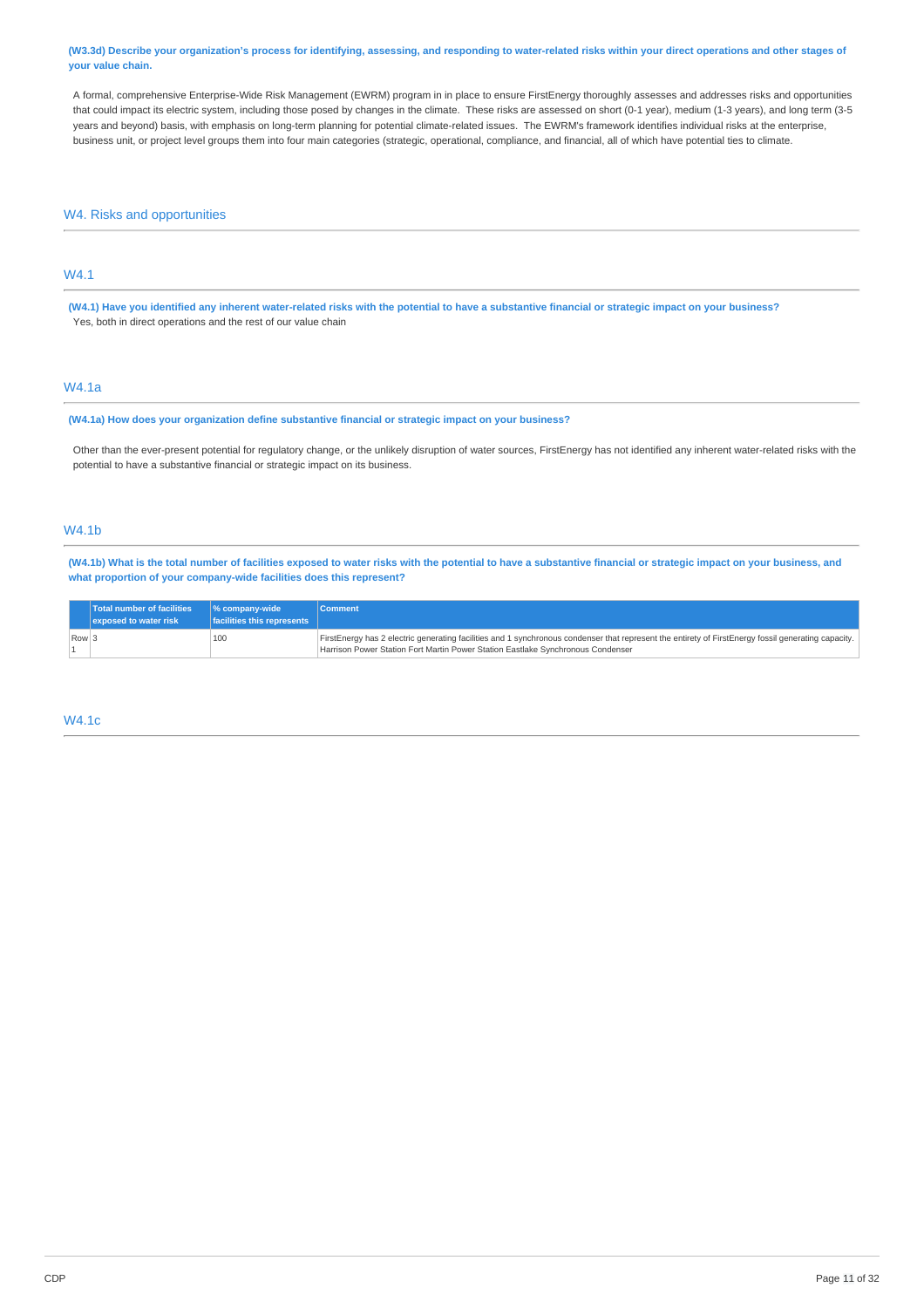(W4.1c) By river basin, what is the number and proportion of facilities exposed to water risks that could have a substantive financial or strategic impact on your **business, and what is the potential business impact associated with those facilities?**

#### **Country/Area & River basin**

United States of America Mississippi River

**Number of facilities exposed to water risk**

2

**% company-wide facilities this represents**

51-75

**Production value for the metals & mining activities associated with these facilities** <Not Applicable>

**% company's annual electricity generation that could be affected by these facilities** 100%

**% company's global oil & gas production volume that could be affected by these facilities** <Not Applicable>

## **% company's total global revenue that could be affected**

Unknown

#### **Comment**

FirstEnergy has 2 fossil fuel electric generating facilities within the Mississippi River Basin: Harrison and Fort Martin. This represents all of FE's fossil fuel generating capacity.

### **Country/Area & River basin**

United States of America St. Lawrence

#### **Number of facilities exposed to water risk**

1

#### **% company-wide facilities this represents** 26-50

**Production value for the metals & mining activities associated with these facilities** <Not Applicable>

**% company's annual electricity generation that could be affected by these facilities** Not applicable

**% company's global oil & gas production volume that could be affected by these facilities** <Not Applicable>

**% company's total global revenue that could be affected**

## Unknown

## **Comment**

FirstEnergy has 1 synchronous condenser facility within the St. Lawrence River basin, Eastlake Synchronous Condenser. Synchronous condensers along with static VAR compensators regulate reactive power to help ensure grid stability but do not generate electricity, this represents none of FE's generating capacity.

## W4.2

(W4.2) Provide details of identified risks in your direct operations with the potential to have a substantive financial or strategic impact on your business, and your **response to those risks.**

#### **Country/Area & River basin**

United States of America Mississippi River

#### **Type of risk & Primary risk driver**

Physical Flooding

## **Primary potential impact**

Reduction or disruption in production capacity

## **Company-specific description**

Flooding could impact FE's operations and/or cause costs to be incurred.

### **Timeframe**

Current up to one year

### **Magnitude of potential impact** Low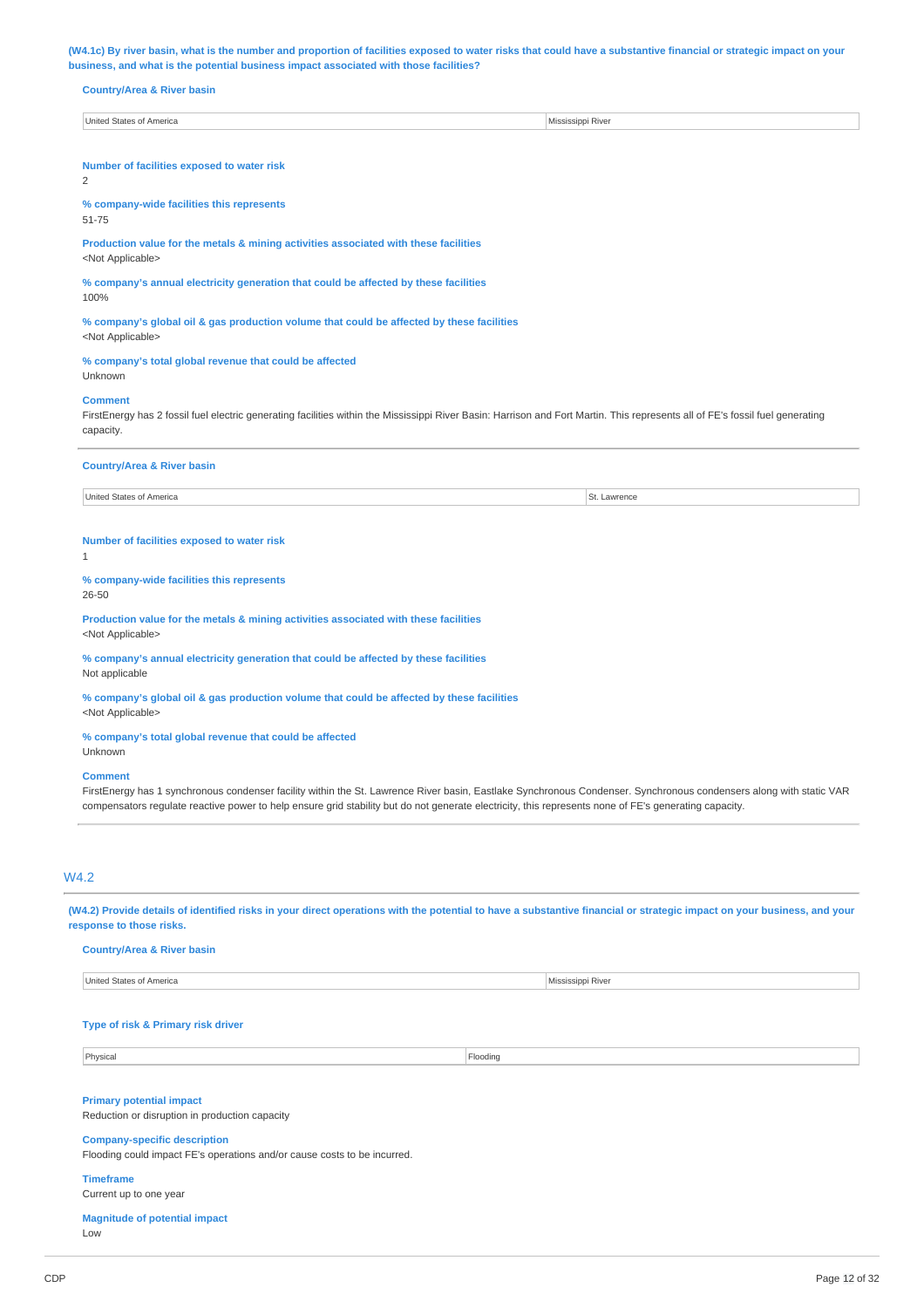## **Likelihood**

Unknown

### **Are you able to provide a potential financial impact figure?** No, we do not have this figure

## **Potential financial impact figure (currency)**

<Not Applicable>

**Potential financial impact figure - minimum (currency)** <Not Applicable>

**Potential financial impact figure - maximum (currency)** <Not Applicable>

**Explanation of financial impact** Unknown, but potentially high (millions of dollars).

**Primary response to risk** Develop flood emergency plans

#### **Description of response**

FirstEnergy's fossil fuel generating facilities are 100 percent closed cycle cooling, which reduces water withdrawals by 80 percent to 90 percent. A current pilot project further reduces Harrison's impact by returning leachate back to the plant processes, saving approximately 105 million gallons annually. In 2020, FirstEnergy adopted a water goal to reduce water consumption at our two coal plants by 20 percent by 2030 from 2019 levels, thereby reducing existential impacts to the operations.

#### **Cost of response**

## **Explanation of cost of response**

Unknown, but FirstEnergy has installed closed cycle cooling on 67 percent of our plants.

#### **Country/Area & River basin**

United States of America Mississippi River

## **Type of risk & Primary risk driver**

Physical Seasonal supply variability/inter annual variability

### **Primary potential impact**

Reduction or disruption in production capacity

## **Company-specific description**

Stream level variability could impact FE's operations and /or cause costs to be incurred.

#### **Timeframe**

Current up to one year

### **Magnitude of potential impact**

Low

## **Likelihood**

Unknown

**Are you able to provide a potential financial impact figure?** No, we do not have this figure

**Potential financial impact figure (currency)**

<Not Applicable>

**Potential financial impact figure - minimum (currency)** <Not Applicable>

**Potential financial impact figure - maximum (currency)** <Not Applicable>

## **Explanation of financial impact**

Unknown, but potentially high (millions of dollars).

## **Primary response to risk**

Adopt water efficiency, water reuse, recycling and conservation practices

## **Description of response**

FE's fossil fuel generating facilities are 100 percent closed cycle cooling which reduce water withdrawals by 80 percent to 90 percent. A current pilot project further reduces Harrison's impact by returning leachate back to the plant processes, saving approximately 105 million gallons annually. In 2020, FirstEnergy adopted a water goal to reduce water consumption at our two coal plants by 20 percent by 2030 from 2019 levels, thereby reducing existential impacts to the operations.

## **Cost of response**

## **Explanation of cost of response**

Unknown, but FirstEnergy has installed closed cycle cooling on 67 percent of our plants.

### **Country/Area & River basin**

United States of America Mississippi River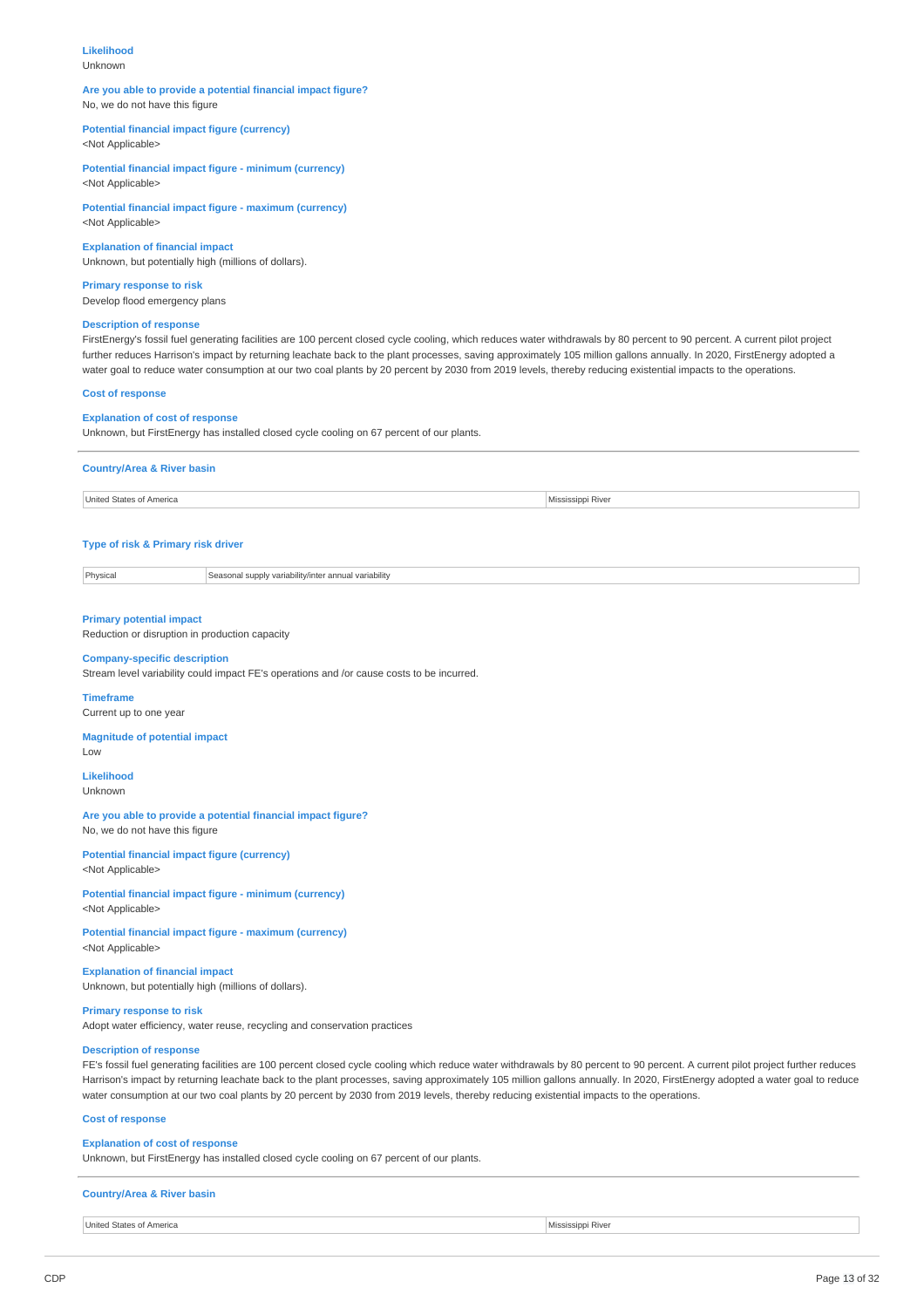### Regulatory Mandatory water efficiency, conservation, recycling or process standards

**Primary potential impact**

Reduction or disruption in production capacity

#### **Company-specific description**

Regulatory changes could impact FE's operations and/or cause costs to be incurred.

**Timeframe**

Current up to one year

**Magnitude of potential impact** Low

**Likelihood**

Unknown

**Are you able to provide a potential financial impact figure?** No, we do not have this figure

**Potential financial impact figure (currency)** <Not Applicable>

**Potential financial impact figure - minimum (currency)** <Not Applicable>

**Potential financial impact figure - maximum (currency)** <Not Applicable>

**Explanation of financial impact** Unknown, but potentially high (millions of dollars).

### **Primary response to risk**

Adopt water efficiency, water reuse, recycling and conservation practices

#### **Description of response**

FE's fossil fuel generating facilities are 100 percent closed cycle cooling, which reduces water withdrawals by 80 percent to 90 percent. A current pilot project further reduces Harrison's impact by returning leachate back to the plant processes, saving approximately 105 million gallons annually. In 2020, FirstEnergy adopted a water goal to reduce water consumption at our two coal plants by 20 percent by 2030 from 2019 levels, thereby reducing existential impacts to the operations.

#### **Cost of response**

#### **Explanation of cost of response**

Unknown, but FirstEnergy has installed closed cycle cooling on 67 percent of our plants.

#### **Country/Area & River basin**

United States of America **Mississippi River** 

## **Type of risk & Primary risk driver**

Regulatory Regulation of discharge quality/volumes

## **Primary potential impact**

Increased compliance costs

## **Company-specific description**

Regulatory changes could impact FE's operations and/or cause costs to be incurred.

**Timeframe** Current up to one year

#### **Magnitude of potential impact**

Low

**Likelihood** Unknown

**Are you able to provide a potential financial impact figure?** No, we do not have this figure

**Potential financial impact figure (currency)** <Not Applicable>

**Potential financial impact figure - minimum (currency)** <Not Applicable>

**Potential financial impact figure - maximum (currency)** <Not Applicable>

**Explanation of financial impact** Unknown, but potentially high (millions of dollars).

**Primary response to risk**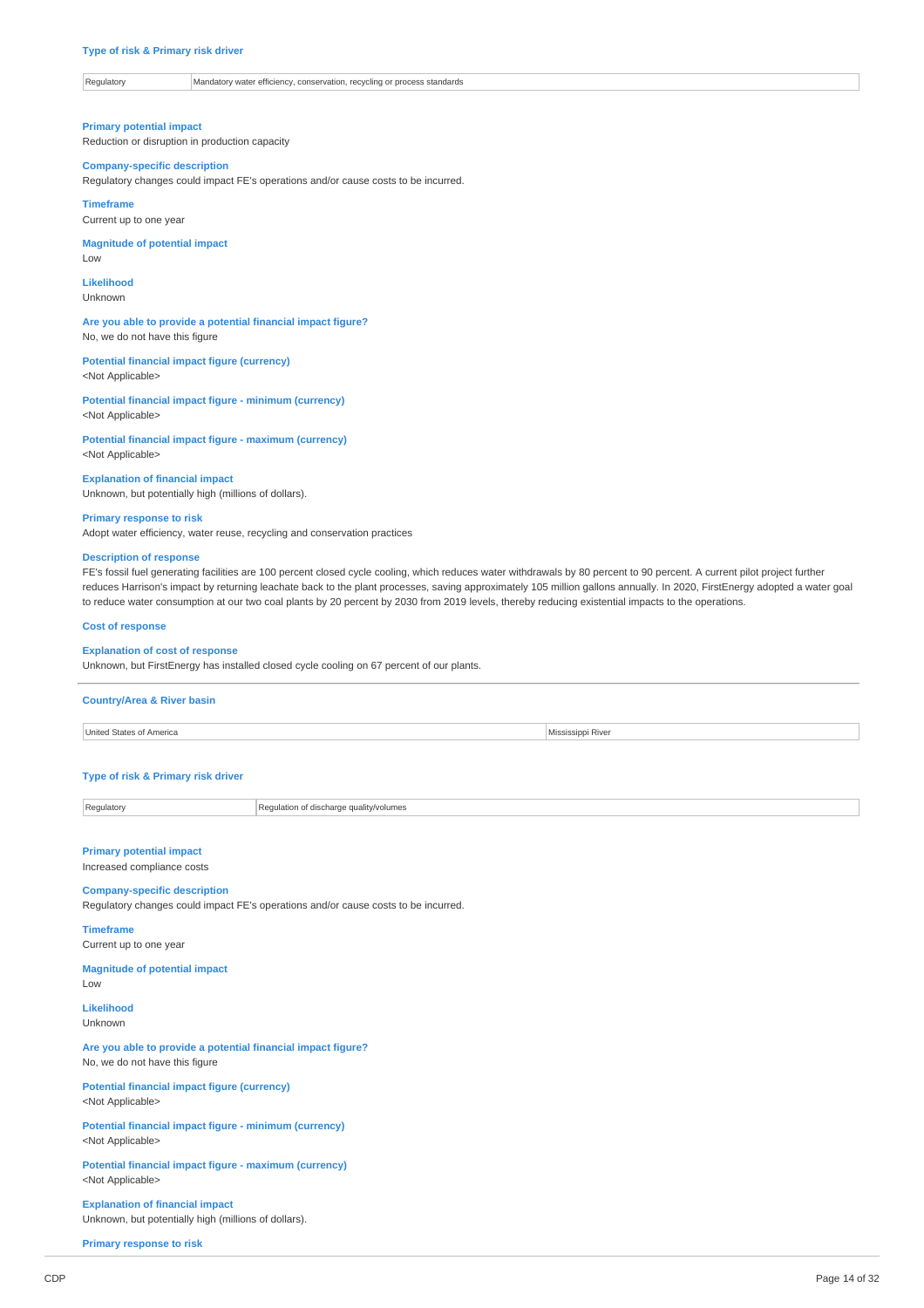Adopt water efficiency, water reuse, recycling and conservation practices

#### **Description of response**

FE's fossil fuel generating facilities are 100 percent closed cycle cooling, which reduces water withdrawals by 80 percent to 90 percent. A current pilot project further reduces Harrison's impact by returning leachate back to the plant processes, saving approximately 105 million gallons annually. In 2020, FirstEnergy adopted a water goal to reduce water consumption at our two coal plants by 20 percent by 2030 from 2019 levels, thereby reducing existential impacts to the operations.

### **Cost of response**

#### **Explanation of cost of response**

Unknown, but FirstEnergy has installed closed cycle cooling on 67 percent of our plants.

## **Country/Area & River basin**



# **Type of risk & Primary risk driver**

| Regulatory | Regulatory uncertainty |
|------------|------------------------|

### **Primary potential impact**

Increased compliance costs

#### **Company-specific description**

Regulatory changes could impact FE's operations and/or cause costs to be incurred.

## **Timeframe**

Current up to one year

## **Magnitude of potential impact**

Low

**Likelihood** Unknown

#### **Are you able to provide a potential financial impact figure?** No, we do not have this figure

**Potential financial impact figure (currency)** <Not Applicable>

#### **Potential financial impact figure - minimum (currency)** <Not Applicable>

**Potential financial impact figure - maximum (currency)** <Not Applicable>

**Explanation of financial impact** Unknown, but potentially high (millions of dollars).

#### **Primary response to risk**

Adopt water efficiency, water reuse, recycling and conservation practices

#### **Description of response**

FE's fossil fuel generating facilities are 100 percent closed cycle cooling, which reduces water withdrawals by 80 percent to 90 percent. A current pilot project further reduces Harrison's impact by returning leachate back to the plant processes, saving approximately 105 million gallons annually. In 2020, FirstEnergy adopted a water goal to reduce water consumption at our two coal plants by 20 percent by 2030 from 2019 levels, thereby reducing existential impacts to the operations

#### **Cost of response**

### **Explanation of cost of response**

Unknown, but FirstEnergy has installed closed cycle cooling on 67 percent of our plants.

#### **Country/Area & River basin**

United States of America St. Lawrence

#### **Type of risk & Primary risk driver**

Physical Flooding

**Primary potential impact**

Reduction or disruption in production capacity

#### **Company-specific description**

Flooding could impact FE's operations and/or cause costs to be incurred.

## **Timeframe**

Current up to one year

#### **Magnitude of potential impact** Low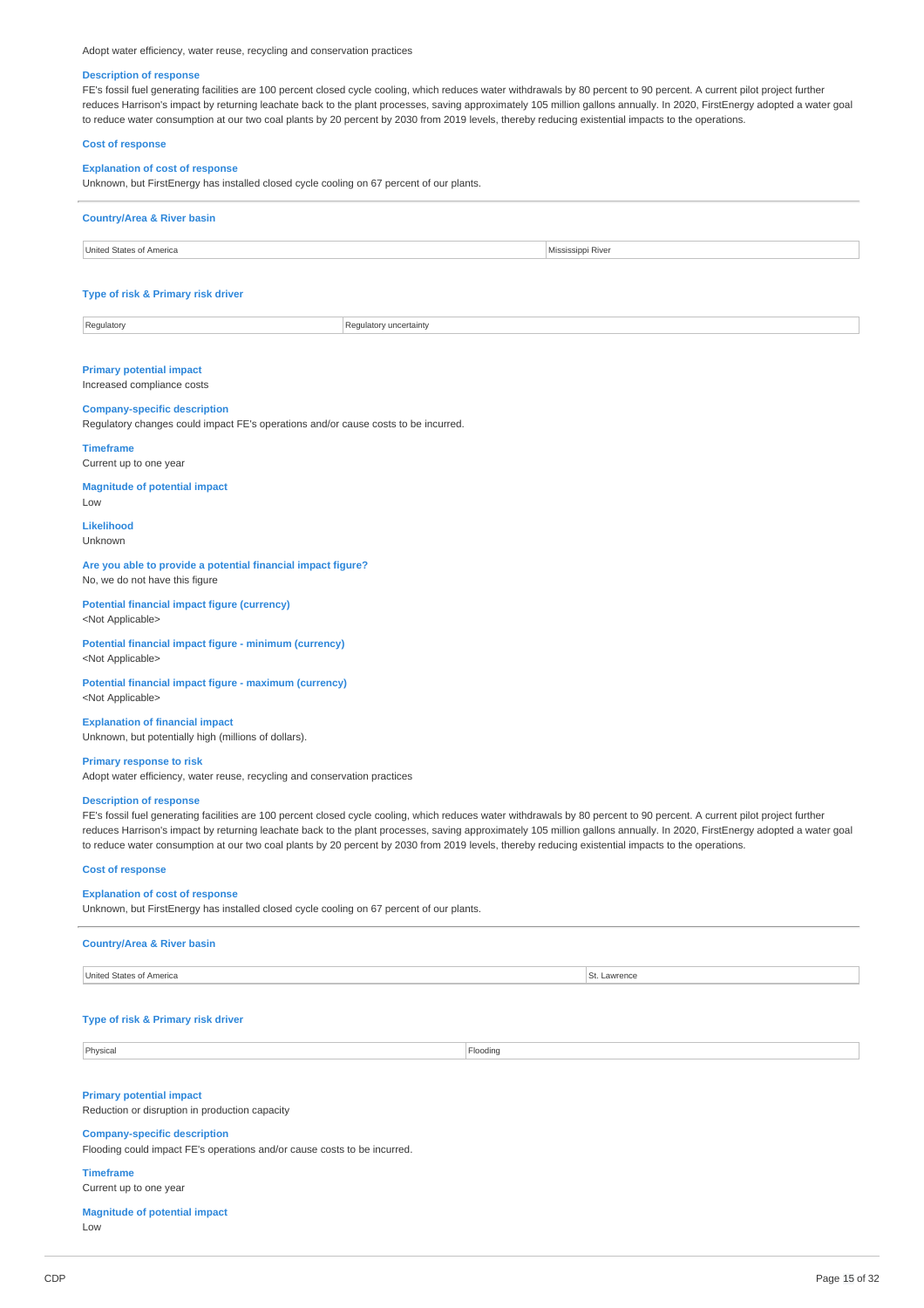## **Likelihood**

Unknown

### **Are you able to provide a potential financial impact figure?** No, we do not have this figure

## **Potential financial impact figure (currency)**

<Not Applicable>

**Potential financial impact figure - minimum (currency)** <Not Applicable>

**Potential financial impact figure - maximum (currency)** <Not Applicable>

**Explanation of financial impact**

**Primary response to risk** Develop flood emergency plans

## **Description of response**

FE's fossil fuel generating facilities are 100 percent closed cycle cooling, which reduces water withdrawals by 80 percent to 90 percent. A current pilot project further reduces Harrison's impact by returning leachate back to the plant processes, saving approximately 105 million gallons annually. In 2020, FirstEnergy adopted a water goal to reduce water consumption at our two coal plants by 20 percent by 2030 from 2019 levels, thereby reducing existential impacts to the operations.

### **Cost of response**

### **Explanation of cost of response**

Unknown, but FirstEnergy has installed closed cycle cooling on 67 percent of our plants.

| <b>Country/Area &amp; River basin</b> |          |
|---------------------------------------|----------|
| United States of America              | Lawrence |

## **Type of risk & Primary risk driver**

Physical Seasonal supply variability/inter annual variability

### **Primary potential impact**

Reduction or disruption in production capacity

#### **Company-specific description**

Stream level variability could impact FE's operations and /or cause costs to be incurred.

#### **Timeframe**

Current up to one year

## **Magnitude of potential impact**

Low

#### **Likelihood** Unknown

**Are you able to provide a potential financial impact figure?** No, we do not have this figure

**Potential financial impact figure (currency)** <Not Applicable>

**Potential financial impact figure - minimum (currency)** <Not Applicable>

**Potential financial impact figure - maximum (currency)** <Not Applicable>

## **Explanation of financial impact** Unknown, but potentially high (millions of dollars).

**Primary response to risk**

Adopt water efficiency, water reuse, recycling and conservation practices

## **Description of response**

FE's fossil fuel generating facilities are 100 percent closed cycle cooling, which reduce water withdrawals by 80 percent to 90 percent. A current pilot project further reduces Harrison's impact by returning leachate back to the plant processes, saving approximately 105 million gallons annually. In 2020, FirstEnergy adopted a water goal to reduce water consumption at our two coal plants by 20 percent by 2030 from 2019 levels, thereby reducing existential impacts to the operations.

### **Cost of response**

## **Explanation of cost of response**

Unknown, but FirstEnergy has installed closed cycle cooling on 67 percent of our plants.

## **Country/Area & River basin**

United States of America St. Lawrence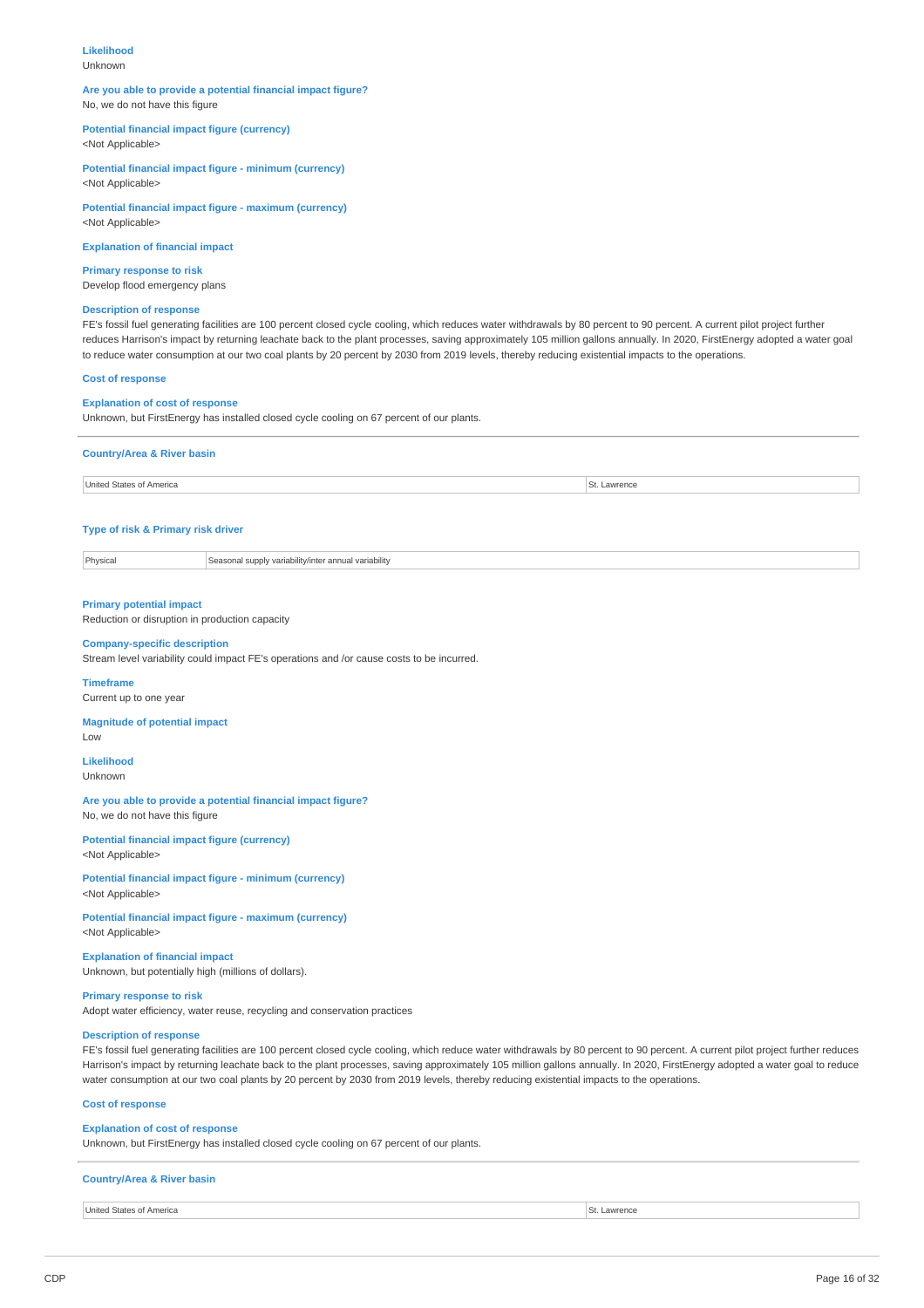| Regulatory<br>.iator<br>uncertain |  |
|-----------------------------------|--|
|                                   |  |

**Primary potential impact** Increased compliance costs

#### **Company-specific description**

Regulatory changes could impact FE's operations and/or cause costs to be incurred.

**Timeframe**

Current up to one year

**Magnitude of potential impact** Low

**Likelihood** Unknown

**Are you able to provide a potential financial impact figure?** No, we do not have this figure

**Potential financial impact figure (currency)** <Not Applicable>

**Potential financial impact figure - minimum (currency)** <Not Applicable>

**Potential financial impact figure - maximum (currency)** <Not Applicable>

**Explanation of financial impact** Unknown, but potentially high (millions of dollars).

### **Primary response to risk**

Adopt water efficiency, water reuse, recycling and conservation practices

**Are you able to provide a potential financial impact figure?**

No, we do not have this figure

#### **Description of response**

FE's fossil fuel generating facilities are 100 percent closed cycle cooling, which reduce water withdrawals by 80 percent to 90 percent. A current pilot project further reduces Harrison's impact by returning leachate back to the plant processes, saving approximately 105 million gallons annually. In 2020, FirstEnergy adopted a water goal to reduce water consumption at our two coal plants 20 percent by 2030 from 2019 levels, thereby reducing existential impacts to the operations.

#### **Cost of response**

#### **Explanation of cost of response**

Unknown, but FirstEnergy has installed closed cycle cooling on 67 percent of our plants.

## W4.2a

(W4.2a) Provide details of risks identified within your value chain (beyond direct operations) with the potential to have a substantive financial or strategic impact **on your business, and your response to those risks.**

**Country/Area & River basin** United States of America **Other, please specify (Mississippi, Chesapeake, St. Lawrence) Stage of value chain** Use phase **Type of risk & Primary risk driver** Physical Flooding **Primary potential impact** Disruption to sales due to value chain dissruption **Company-specific description** FirstEnergy covers 65,000 square miles of territory and therefore some electrical infrastructure could be subject to periodic flooding and supply disruptions to our value chain. **Timeframe** Current up to one year **Magnitude of potential impact** Unknown **Likelihood** Likely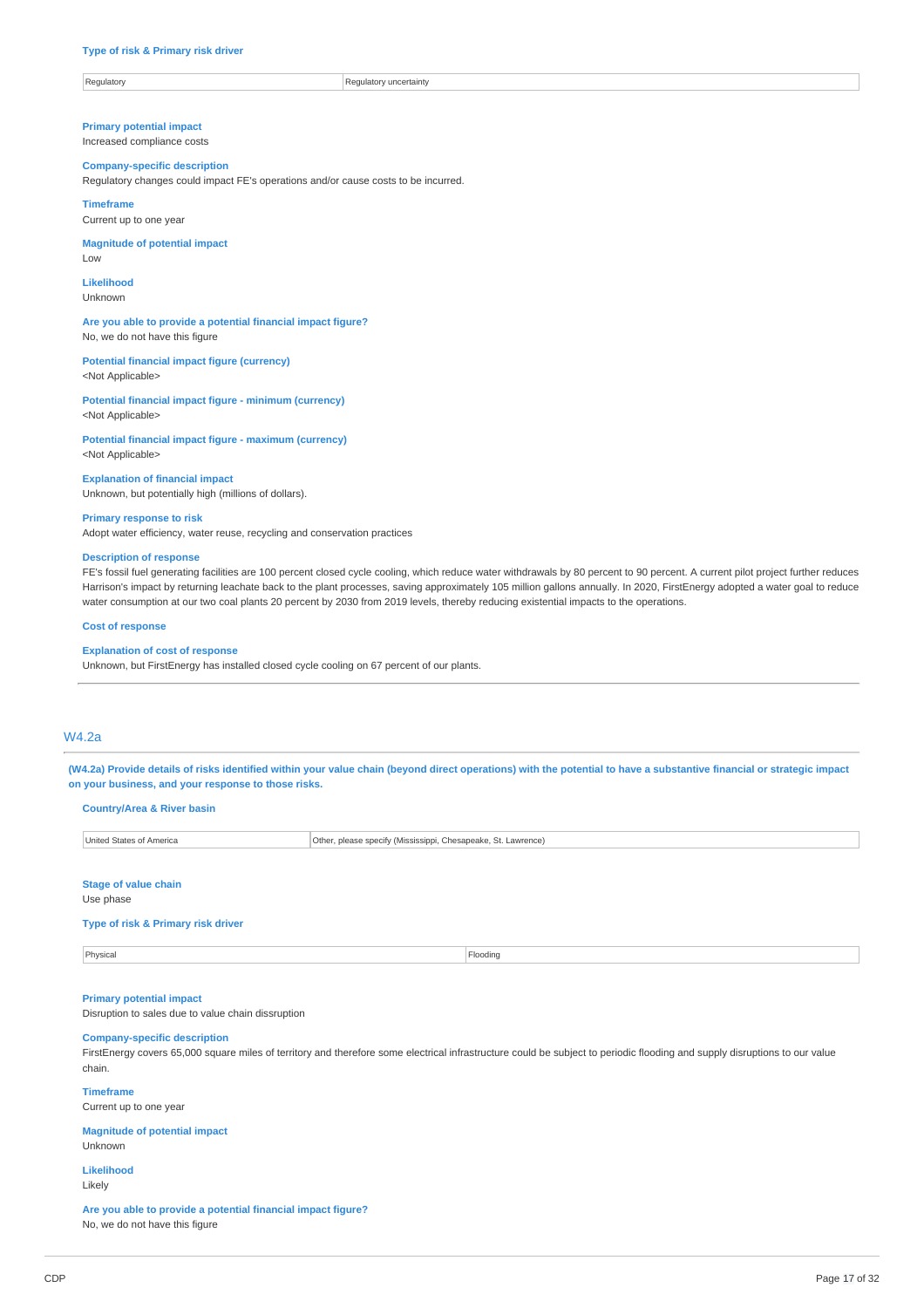**Potential financial impact figure (currency)** <Not Applicable>

### **Potential financial impact figure - minimum (currency)** <Not Applicable>

**Potential financial impact figure - maximum (currency)** <Not Applicable>

## **Explanation of financial impact** Unknown

## **Primary response to risk**

| Downstream | investment<br>ncrease/review infrastructure |
|------------|---------------------------------------------|

## **Description of response**

FE is hardening our system through investments such as flood walls at our JCP&L Sussex Substation that was funded by programs like JCP&L Reliability Plus; our Innovation Center; and Emerging Technologies team. Such programs and investments mitigate the flood risk, allowing our infrastructure to reliably provide service to our customers.

#### **Cost of response**

#### **Explanation of cost of response**

FE expects to invest approximately \$1.7 billion per year into our distribution systems through 2023 to enhance distribution grid reliability and resiliency. Our goal is that by 2025, customers will see a 5% reduction in the duration of service interruptions over the 2019 baseline.

| <b>Country/Area &amp; River basin</b>                                                                                        |                                                                                                                                                                                                                                                                                                                                                                                                                                                                    |  |
|------------------------------------------------------------------------------------------------------------------------------|--------------------------------------------------------------------------------------------------------------------------------------------------------------------------------------------------------------------------------------------------------------------------------------------------------------------------------------------------------------------------------------------------------------------------------------------------------------------|--|
| United States of America                                                                                                     | Other, please specify (Mississippi, Chesapeake, St. Lawrence)                                                                                                                                                                                                                                                                                                                                                                                                      |  |
|                                                                                                                              |                                                                                                                                                                                                                                                                                                                                                                                                                                                                    |  |
| <b>Stage of value chain</b>                                                                                                  |                                                                                                                                                                                                                                                                                                                                                                                                                                                                    |  |
| Use phase                                                                                                                    |                                                                                                                                                                                                                                                                                                                                                                                                                                                                    |  |
| Type of risk & Primary risk driver                                                                                           |                                                                                                                                                                                                                                                                                                                                                                                                                                                                    |  |
| Physical                                                                                                                     | Inadequate infrastructure                                                                                                                                                                                                                                                                                                                                                                                                                                          |  |
| <b>Primary potential impact</b><br>Disruption to sales due to value chain dissruption<br><b>Company-specific description</b> | FE owns one of the largest transmission systems in PJM with approximately 24,000-line miles connecting the Midwest and Mid-Atlantic regions. The transmission system is<br>an essential part of our work to build a reliable, more resilient and lower carbon grid. Through our Energizing the Future (EtF) program, we are upgrading and modernizing<br>our transmission system to ensure customers benefit from a smarter, stronger, and more secure power grid. |  |
| <b>Timeframe</b><br>Current up to one year                                                                                   |                                                                                                                                                                                                                                                                                                                                                                                                                                                                    |  |
| <b>Magnitude of potential impact</b><br>Unknown                                                                              |                                                                                                                                                                                                                                                                                                                                                                                                                                                                    |  |
| <b>Likelihood</b><br>Verv likely                                                                                             |                                                                                                                                                                                                                                                                                                                                                                                                                                                                    |  |

**Are you able to provide a potential financial impact figure?** No, we do not have this figure

**Potential financial impact figure (currency)** <Not Applicable>

**Potential financial impact figure - minimum (currency)** <Not Applicable>

**Potential financial impact figure - maximum (currency)** <Not Applicable>

**Explanation of financial impact** Unknown

**Primary response to risk**

Downstream **Increase/review infrastructure investment** 

## **Description of response**

Since launching EtF in 2014, FE has completed 600 to 700 projects per year. These projects allow grid operators more operational flexibility that enables them to more swiftly respond to changing grid conditions. These improvements have provided a measurable result for our customers, including a 47 percent reduction in equipmentrelated outages on the transmission system serving The Illuminating Company, Ohio Edison, and Toledo Edison utilities.

**Cost of response**

## **Explanation of cost of response**

Investments from 2014 to 2018 totaled nearly \$5.6 billion. We plan to invest \$1.1 billion per year from 2019 to 2023 on transmission projects.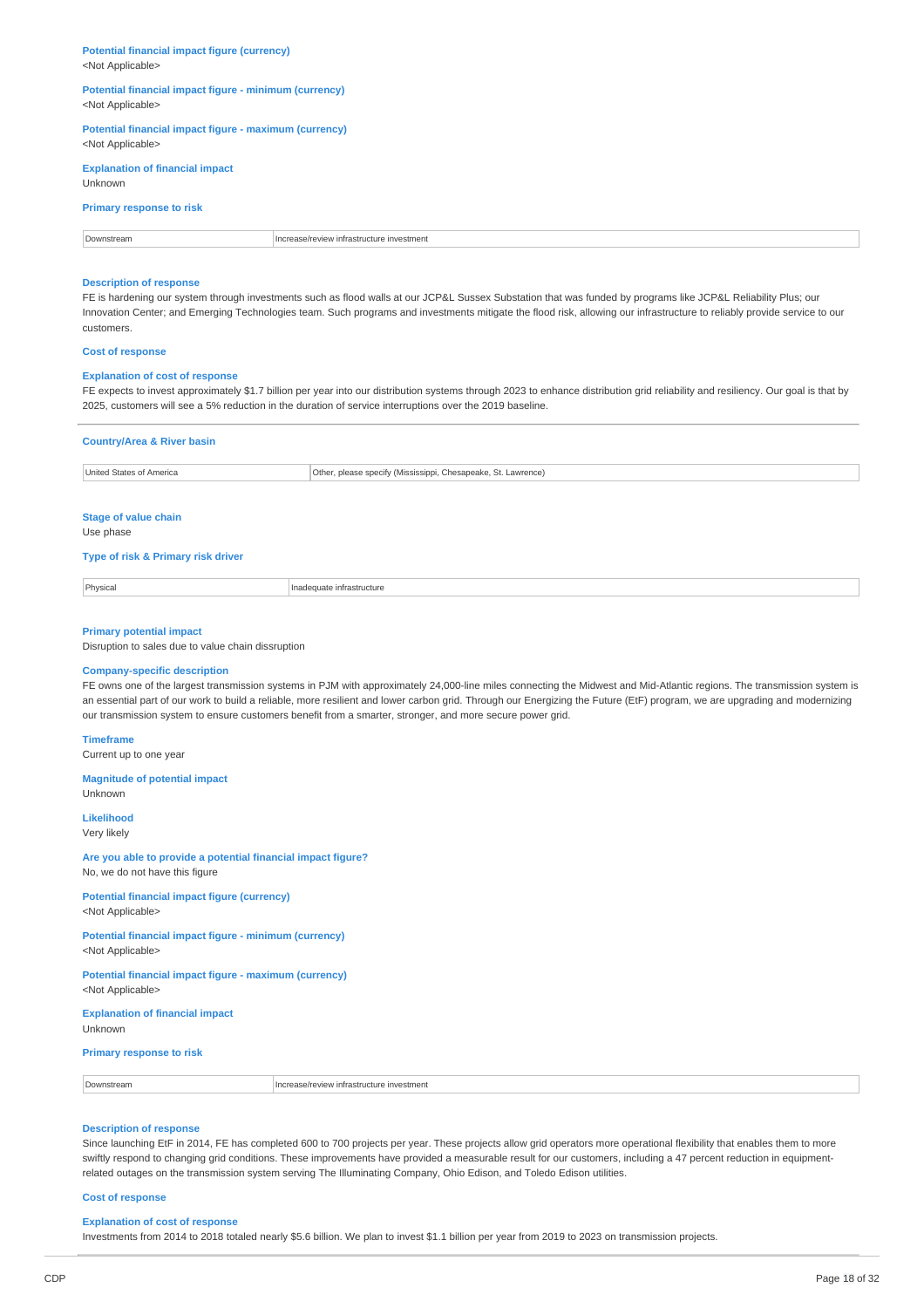| United<br>State:<br><sup>+</sup> Americ. | Othe<br>please specify<br>Chesapeake<br>Lawrence)<br>' (Mississinni |
|------------------------------------------|---------------------------------------------------------------------|
|                                          |                                                                     |

**Stage of value chain** Use phase

### **Type of risk & Primary risk driver**

| Physical | r events |
|----------|----------|
| $\sim$   |          |
| .        | .        |

## **Primary potential impact**

Disruption to sales due to value chain dissruption

## **Company-specific description**

A large component of our EWRM addresses severe weather events, threats such as electromagnetic pulses, geomagnetic disturbances, and other significant occurrences in our service territories.

**Timeframe** Current up to one year

## **Magnitude of potential impact**

Unknown **Likelihood**

Virtually certain

## **Are you able to provide a potential financial impact figure?** No, we do not have this figure

**Potential financial impact figure (currency)** <Not Applicable>

## **Potential financial impact figure - minimum (currency)** <Not Applicable>

**Potential financial impact figure - maximum (currency)** <Not Applicable>

## **Explanation of financial impact**

Unknown

## **Primary response to risk**

| $\sim$<br>ontinuity Plan<br>operations<br>usiness.<br>IN BI<br>11500<br>-11 11 |  |
|--------------------------------------------------------------------------------|--|
|--------------------------------------------------------------------------------|--|

## **Description of response**

FE has developed an extensive internal emergency response organization. As such, an incident command structure is employed and drills are conducted at least annually. We participate in working groups, training opportunities, and conferences at all levels of the public and private sectors to ensure readiness, build relationships, and stay abreast of technological advances.

### **Cost of response**

## **Explanation of cost of response**

FE does not have a centralized system to only account for costs related to planning for extreme weather events.

# **Country/Area & River basin** United States of America **Other, please specify (varies)**

## **Stage of value chain**

Supply chain

## **Type of risk & Primary risk driver**

**Regulatory Regulatory Regulatory Regulatory Regulatory Regulatory Regulatory Regulatory Regulatory Regulatory Regulatory Regulatory Regulatory Regulatory Regulatory Regulatory Regulatory**

## **Primary potential impact**

Supply chain disruption

## **Company-specific description**

Many of FirstEnergy's suppliers use water in their processes for various functions. The use of water may create a regulatory or stakeholder conflict that the supplier must contend with if it happens

### **Timeframe** Current up to one year

**Magnitude of potential impact** Unknown

**Likelihood** Likely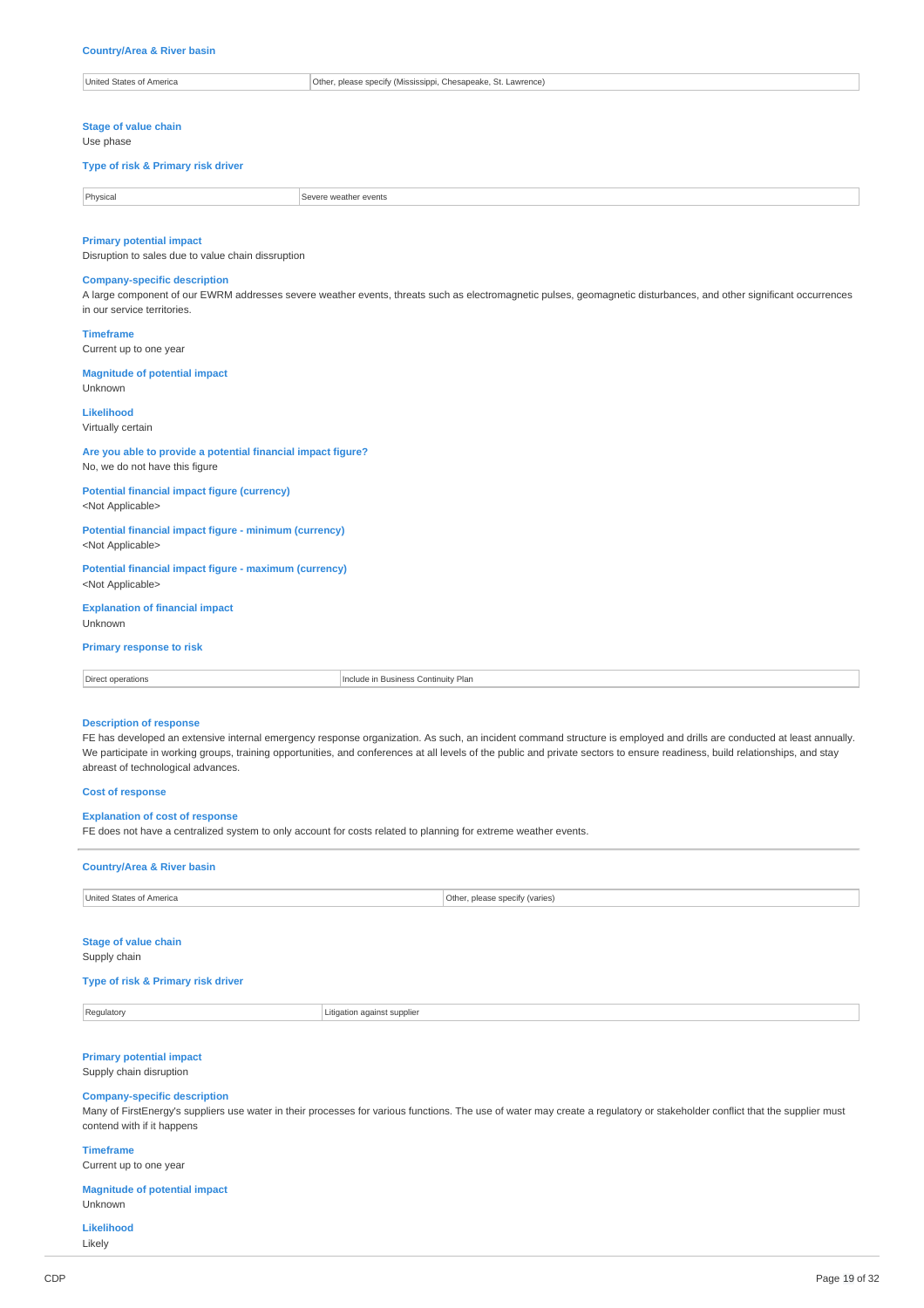**Are you able to provide a potential financial impact figure?** No, we do not have this figure

#### **Potential financial impact figure (currency)** <Not Applicable>

**Potential financial impact figure - minimum (currency)**

<Not Applicable>

**Potential financial impact figure - maximum (currency)** <Not Applicable>

## **Explanation of financial impact** Unknown

## **Primary response to risk**

Supplier engagement **Constant Constant Constant Constant Constant Constant Constant Constant Constant Constant Constant Constant Constant Constant Constant Constant Constant Constant Constant Constant Constant Constant Con** 

## **Description of response**

FE's Supplier Code of Conduct requires that suppliers adhere to FirstEnergy's environmental policy. FE requires that resources be minimized, and that is something that also applies to our suppliers.

## **Cost of response**

### **Explanation of cost of response**

FE does not have a centralized system to only account for costs related to planning for these events.

## W4.3

(W4.3) Have you identified any water-related opportunities with the potential to have a substantive financial or strategic impact on your business? Yes, we have identified opportunities, and some/all are being realized

## W4.3a

(W4.3a) Provide details of opportunities currently being realized that could have a substantive financial or strategic impact on your business.

## **Type of opportunity**

Efficiency

## **Primary water-related opportunity**

Improved water efficiency in operations

## **Company-specific description & strategy to realize opportunity**

FirstEnergy's generation fleet operates closed loop systems, which recirculate cooling water. We also operate once-through cooling systems, which return most of the water to the same source.

## **Estimated timeframe for realization**

Current - up to 1 year

#### **Magnitude of potential financial impact** Unknown

**Are you able to provide a potential financial impact figure?**

No, we do not have this figure

## **Potential financial impact figure (currency)** <Not Applicable>

#### **Potential financial impact figure – minimum (currency)** <Not Applicable>

**Potential financial impact figure – maximum (currency)** <Not Applicable>

## **Explanation of financial impact**

FirstEnergy does not have a centralized accounting system to account for savings resulted from closed cycle cooling.

#### **Type of opportunity** Resilience

**Primary water-related opportunity**

Resilience to future regulatory changes

## **Company-specific description & strategy to realize opportunity**

Evolving regulatory landscapes can also alter the operations and maintenance of power stations. FirstEnergy actively evaluates those potential risks and means to avoid those risks. The Harrison FGD system with its zero liquid discharge design allows it to control air pollution without the need to discharge wastewater to surface waters, like other FGD systems. As such, future water regulatory actions do not affect the FGD system at Harrison. Another project is the Harrison Leachate return line. The line will return leachate from the Harrison Landfill back to the scrubber at Harrison Power Station, which is a zero liquid discharge process. Such actions will absolve approximately 105 million gallons per year from future regulatory changes.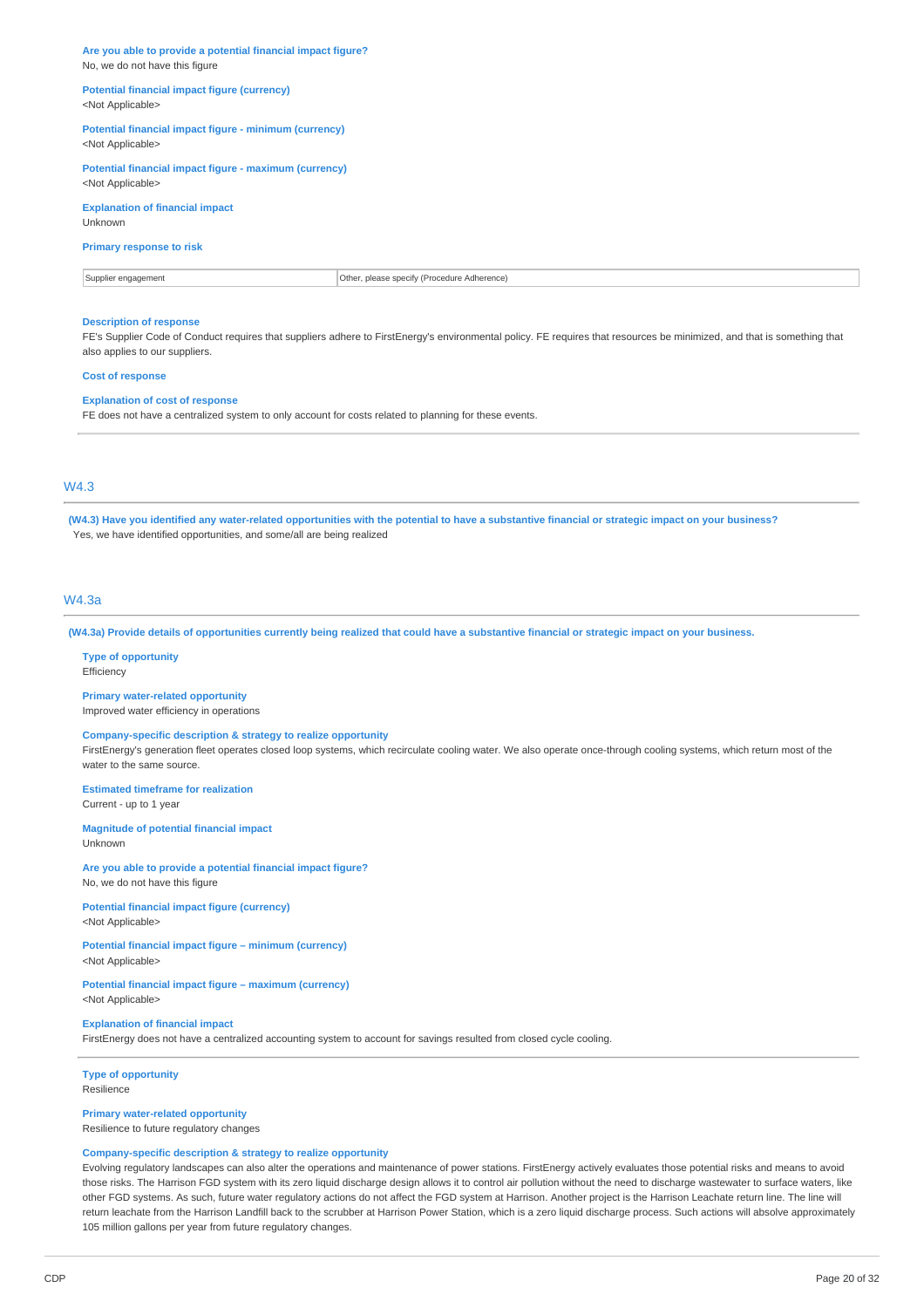## **Estimated timeframe for realization**

Current - up to 1 year

<Not Applicable>

#### **Magnitude of potential financial impact** Unknown

## **Are you able to provide a potential financial impact figure?** No, we do not have this figure

**Potential financial impact figure (currency)**

**Potential financial impact figure – minimum (currency)** <Not Applicable>

**Potential financial impact figure – maximum (currency)** <Not Applicable>

## **Explanation of financial impact**

FirstEnergy does not have a centralized accounting system to account for cost avoidances from changes in regulatory structure.

**Type of opportunity Efficiency** 

## **Primary water-related opportunity**

Cost savings

## **Company-specific description & strategy to realize opportunity**

FirstEnergy regularly purchases water for WASH services from our local utility stakeholders. While having a safe, reliable water source for WASH is particularly important, we sometimes use such procured water for process purposes, which may or may not have such stringent quality standards. FirstEnergy's Environment Group was presented with the President's Award in 2018 for being able to reduce our consumption of utility drinking water, thereby reducing purchased water by about 25 million gallons per year at two of our facilities.

## **Estimated timeframe for realization**

Current - up to 1 year

**Magnitude of potential financial impact** Unknown

**Are you able to provide a potential financial impact figure?** No, we do not have this figure

## **Potential financial impact figure (currency)** <Not Applicable>

**Potential financial impact figure – minimum (currency)** <Not Applicable>

## **Potential financial impact figure – maximum (currency)** <Not Applicable>

**Explanation of financial impact**

FirstEnergy does not have a centralized accounting system to account for varying changes in water consumption.

**Type of opportunity** Efficiency

### **Primary water-related opportunity** Improved water efficiency in operations

#### **Company-specific description & strategy to realize opportunity**

In 2020, FirstEnergy's innovative Center for Advanced Energy Technology (CAET) obtained Leadership in Energy and Environmental Design (LEED) certification. The LEED certification means the facility incorporated environmentally conscious and resilient design features into its construction. Such design features include retention ponds, bio-cells, and rain garden vegetation, along with water conservation plumbing features to avoid landscape irrigation and reduce water usage.

#### **Estimated timeframe for realization** Current - up to 1 year

**Magnitude of potential financial impact**

Unknown

### **Are you able to provide a potential financial impact figure?** No, we do not have this figure

**Potential financial impact figure (currency)** <Not Applicable>

**Potential financial impact figure – minimum (currency)** <Not Applicable>

### **Potential financial impact figure – maximum (currency)** <Not Applicable>

#### **Explanation of financial impact**

FirstEnergy does not have a centralized accounting system to account for savings resulted from LEED certification designs

**Type of opportunity** Markets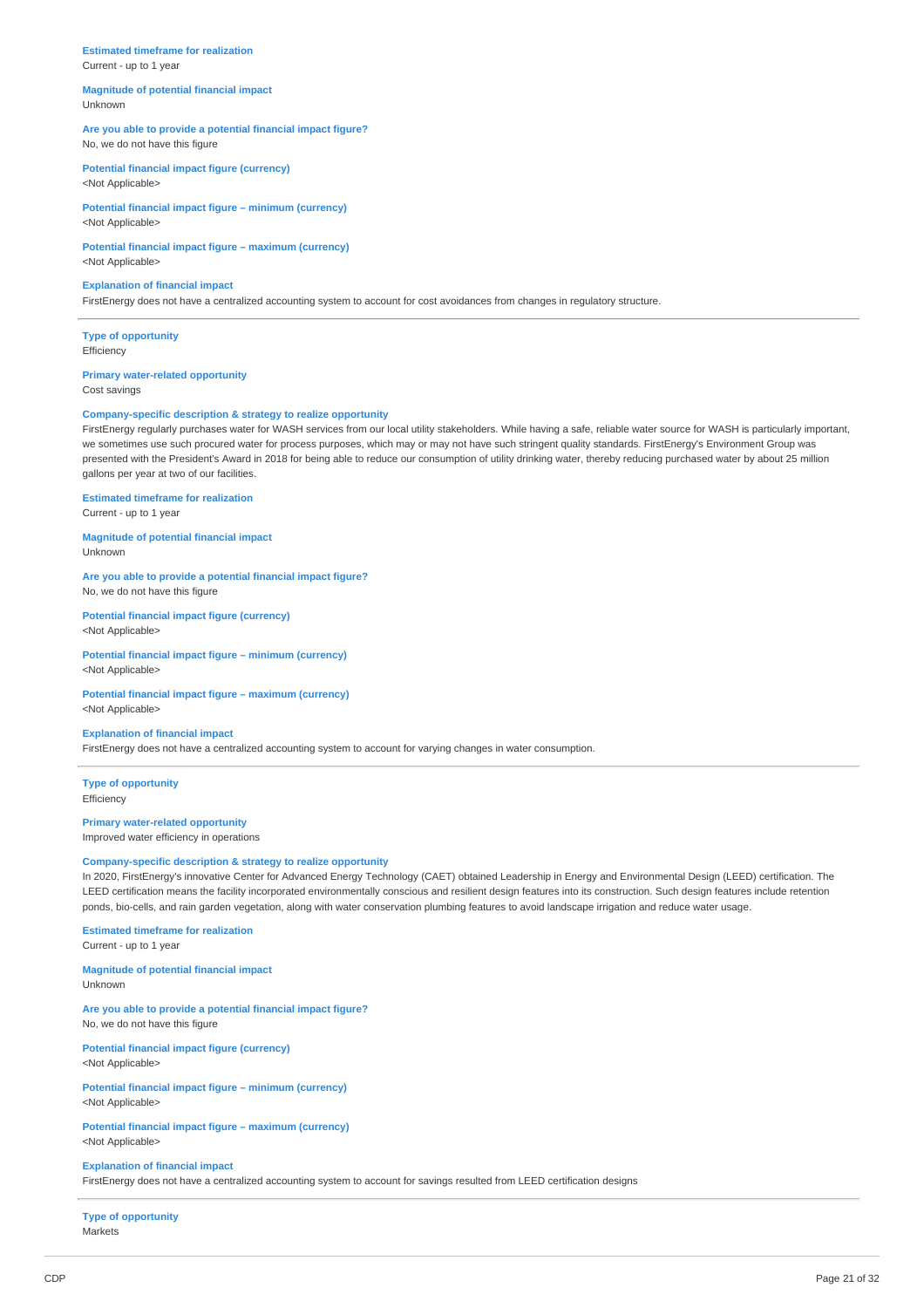Strengthened social license to operate

## **Company-specific description & strategy to realize opportunity**

In 2020, FirstEnergy donated \$27,000 to the Western Reserve Land Conservancy's conservation project at the Chagrin River Landing in Eastlake, Ohio. The landing will include greater water recreational activities and restore areas back to their natural floodplain habitat.

**Estimated timeframe for realization** Current - up to 1 year

**Magnitude of potential financial impact** Unknown

**Are you able to provide a potential financial impact figure?** Yes, a single figure estimate

**Potential financial impact figure (currency)** 27000

**Potential financial impact figure – minimum (currency)** <Not Applicable>

**Potential financial impact figure – maximum (currency)** <Not Applicable>

### **Explanation of financial impact**

The financial impact is a direct donation to the Western Reserve Land Conservancy that allows us to better interact with our value chain, thereby promoting our ESG activities, core values, and social license to operate.

## W5. Facility-level water accounting

## W5.1

(W5.1) For each facility referenced in W4.1c, provide coordinates, water accounting data, and a comparison with the previous reporting year.

**Facility reference number** Facility 1

**Facility name (optional)** Harrison Power Station

**Country/Area & River basin**

United States of America **Mississippi River** 

**Latitude** 39.230213

**Longitude** -80.195185

**Located in area with water stress** No

**Primary power generation source for your electricity generation at this facility** Coal - hard

**Oil & gas sector business division** <Not Applicable>

**Total water withdrawals at this facility (megaliters/year)** 16720

**Comparison of total withdrawals with previous reporting year** About the same

**Withdrawals from fresh surface water, including rainwater, water from wetlands, rivers and lakes**

**Withdrawals from brackish surface water/seawater**

**Withdrawals from groundwater - renewable**  $\Omega$ 

 $\Omega$ 

16720

**Withdrawals from groundwater - non-renewable** 0

**Withdrawals from produced/entrained water**

0

**Withdrawals from third party sources**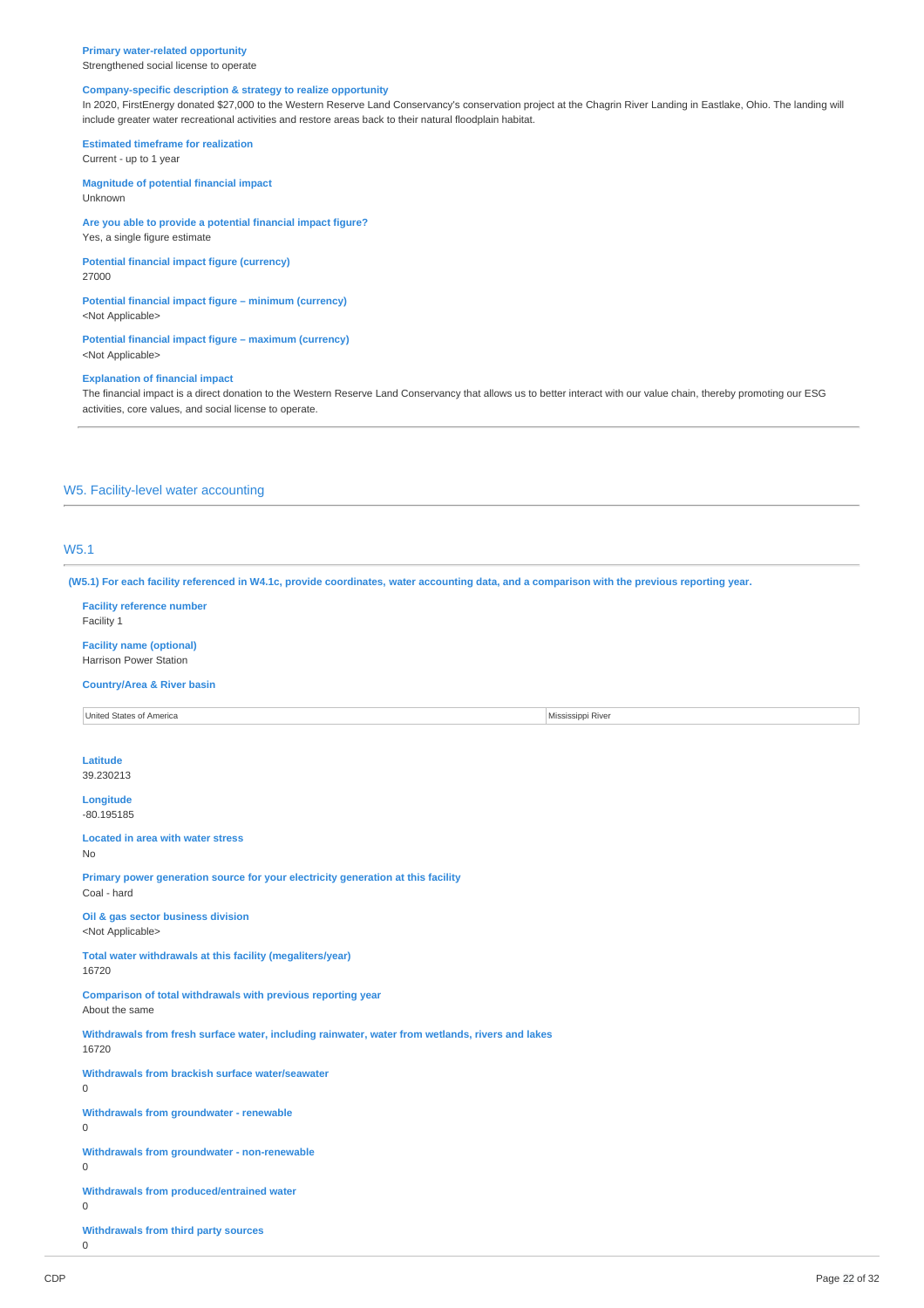**Total water discharges at this facility (megaliters/year)** 13092

## **Comparison of total discharges with previous reporting year** About the same

**Discharges to fresh surface water**

13092

**Discharges to brackish surface water/seawater** 0

**Discharges to groundwater**

0

**Discharges to third party destinations**

0

**Total water consumption at this facility (megaliters/year)** 3628

**Comparison of total consumption with previous reporting year** About the same

**Please explain**

Changes in water withdrawal/discharges/consumption reflect changes in operation of the facility.

**Facility reference number** Facility 2

**Facility name (optional)** Fort Martin Power Station

**Country/Area & River basin**

United States of America Mississippi River

**Latitude** 39.423859

**Longitude** -79.553991

#### **Located in area with water stress** No

**Primary power generation source for your electricity generation at this facility** Coal - hard

**Oil & gas sector business division** <Not Applicable>

**Total water withdrawals at this facility (megaliters/year)** 19799

**Comparison of total withdrawals with previous reporting year** About the same

**Withdrawals from fresh surface water, including rainwater, water from wetlands, rivers and lakes** 19799

**Withdrawals from brackish surface water/seawater**  $\Omega$ 

**Withdrawals from groundwater - renewable**

 $\Omega$ 

**Withdrawals from groundwater - non-renewable**

 $\Omega$ 

**Withdrawals from produced/entrained water**

0

**Withdrawals from third party sources**  $\Omega$ 

**Total water discharges at this facility (megaliters/year)** 8378

**Comparison of total discharges with previous reporting year** About the same

**Discharges to fresh surface water** 11421

**Discharges to brackish surface water/seawater**

 $\Omega$ 

**Discharges to groundwater**  $\Omega$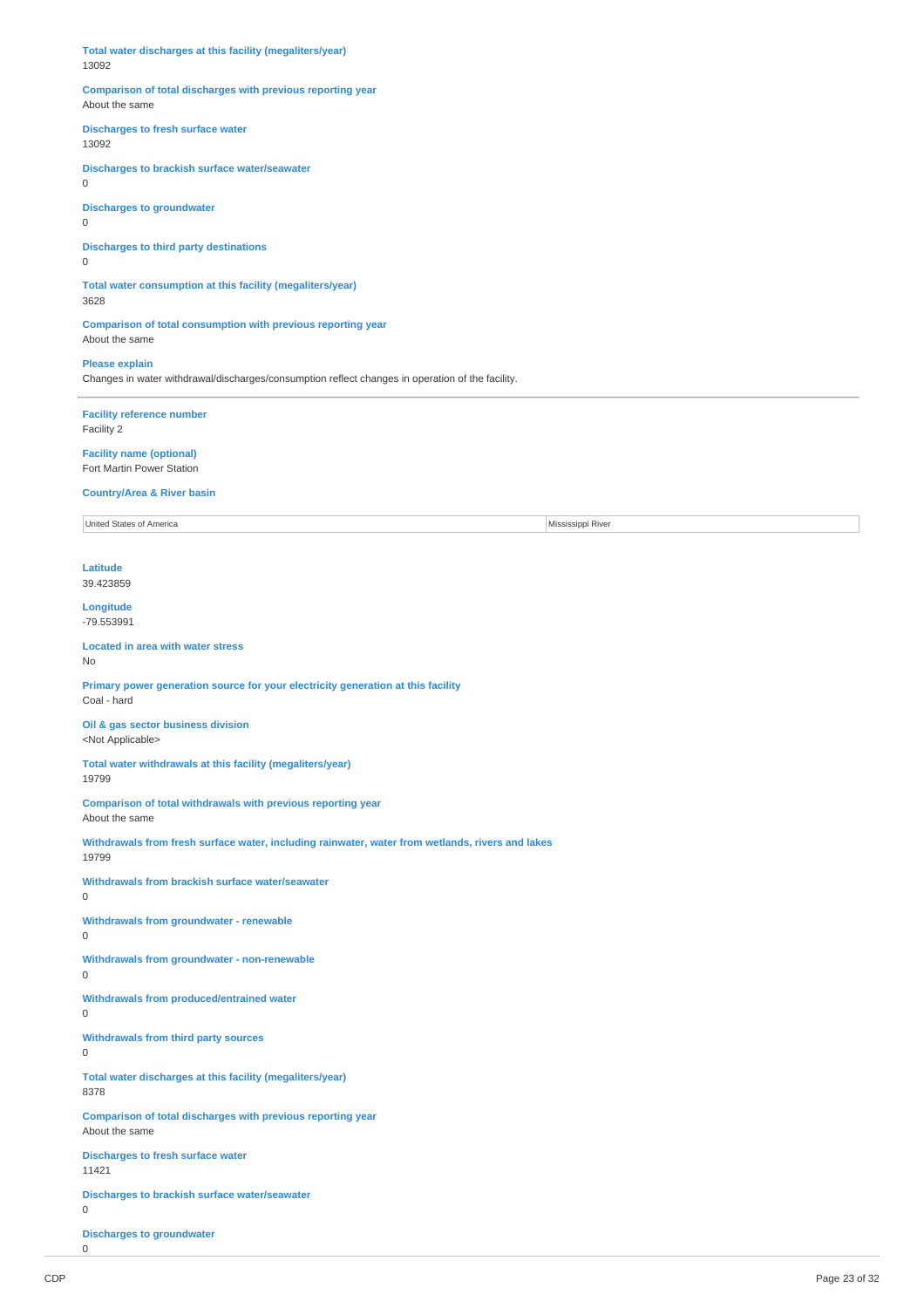## **Discharges to third party destinations**

 $\Omega$ 

#### **Total water consumption at this facility (megaliters/year)** 3628

**Comparison of total consumption with previous reporting year** About the same

## **Please explain**

Changes in water withdrawal/discharges/consumption reflect changes in operation of the facility.

## **Facility reference number** Facility 3

**Facility name (optional)** Eastlake Synchronous Condenser

#### **Country/Area & River basin**

United States of America St. Lawrence

### **Latitude** 41.671333

**Longitude** -81.443333

#### **Located in area with water stress** No

**Primary power generation source for your electricity generation at this facility** Not applicable

**Oil & gas sector business division** <Not Applicable>

**Total water withdrawals at this facility (megaliters/year)** 29886

**Comparison of total withdrawals with previous reporting year** About the same

**Withdrawals from fresh surface water, including rainwater, water from wetlands, rivers and lakes** 29886

**Withdrawals from brackish surface water/seawater** 0

**Withdrawals from groundwater - renewable**

0

**Withdrawals from groundwater - non-renewable** 0

**Withdrawals from produced/entrained water**

0

**Withdrawals from third party sources** 0

**Total water discharges at this facility (megaliters/year)** 28989

**Comparison of total discharges with previous reporting year** About the same

**Discharges to fresh surface water** 28989

**Discharges to brackish surface water/seawater**

0

**Discharges to groundwater** 0

**Discharges to third party destinations**

0

**Total water consumption at this facility (megaliters/year)** 897

**Comparison of total consumption with previous reporting year** About the same

**Please explain**

Changes in water withdrawal/discharges/consumption reflect changes in operation of the facility.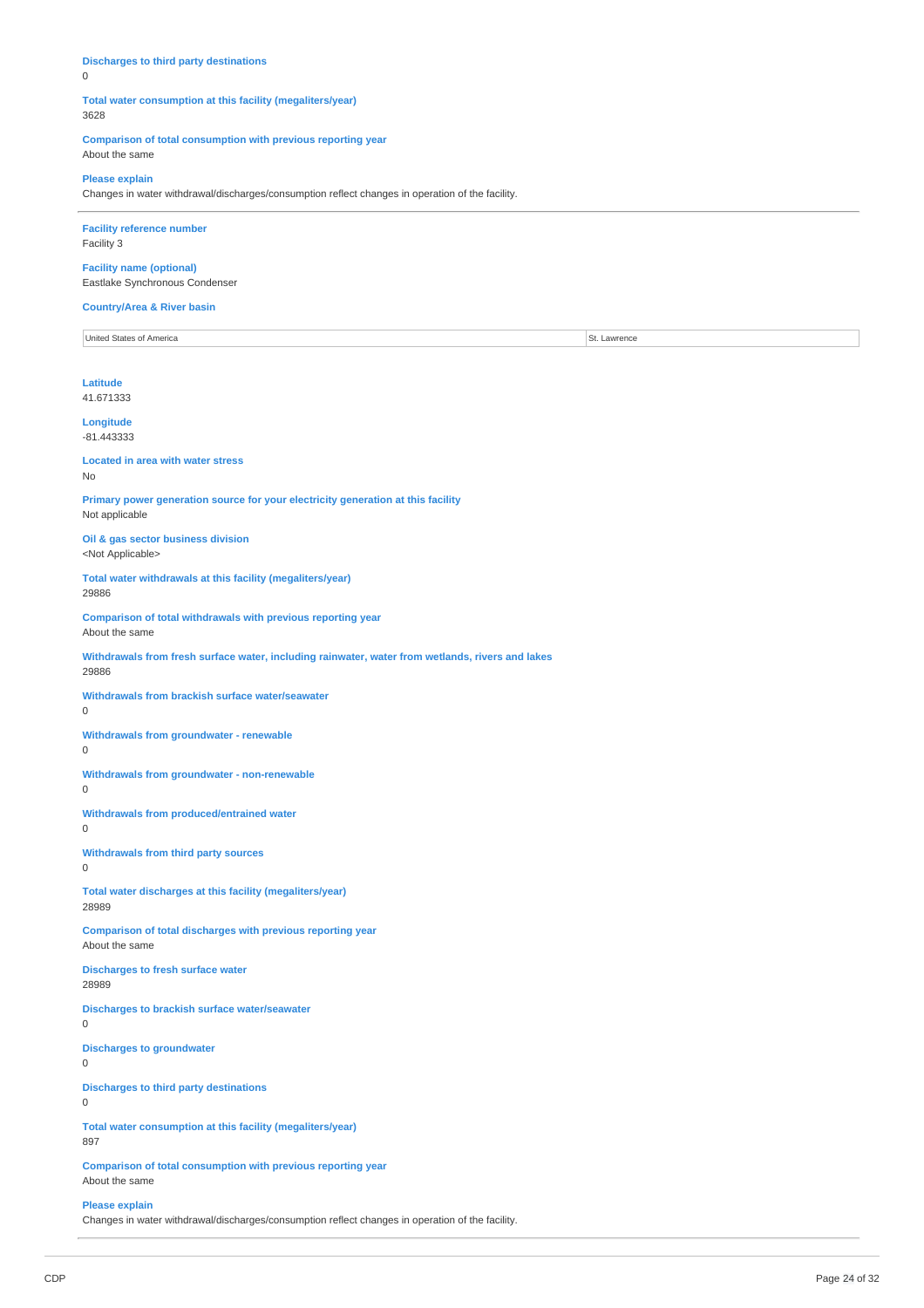## W5.1a

(W5.1a) For the facilities referenced in W5.1, what proportion of water accounting data has been externally verified?

**Water withdrawals – total volumes**

**% verified** 76-100

**What standard and methodology was used?** NPDES permitting and State Water Use Reporting

**Water withdrawals – volume by source**

**% verified**

76-100

**What standard and methodology was used?** NPDES permitting and State Water Use Reporting

**Water withdrawals – quality**

**% verified** 76-100

**What standard and methodology was used?** NPDES permitting

**Water discharges – total volumes**

**% verified** 76-100

**What standard and methodology was used?** NPDES permitting and State Water Use Reporting

**Water discharges – volume by destination**

**% verified** 76-100

**What standard and methodology was used?** NPDES permitting and State Water Use Reporting

**Water discharges – volume by treatment method**

**% verified** 76-100

**What standard and methodology was used?** NPDES permitting

**Water discharge quality – quality by standard effluent parameters**

**% verified** 76-100

**What standard and methodology was used?** NPDES permitting

**Water discharge quality – temperature**

**% verified** 76-100

**What standard and methodology was used?** NPDES permitting

**Water consumption – total volume**

**% verified** 76-100

**What standard and methodology was used?** NPDES permitting and State Water Use Reporting

**Water recycled/reused**

**% verified** Not verified

**What standard and methodology was used?** <Not Applicable>

W6. Governance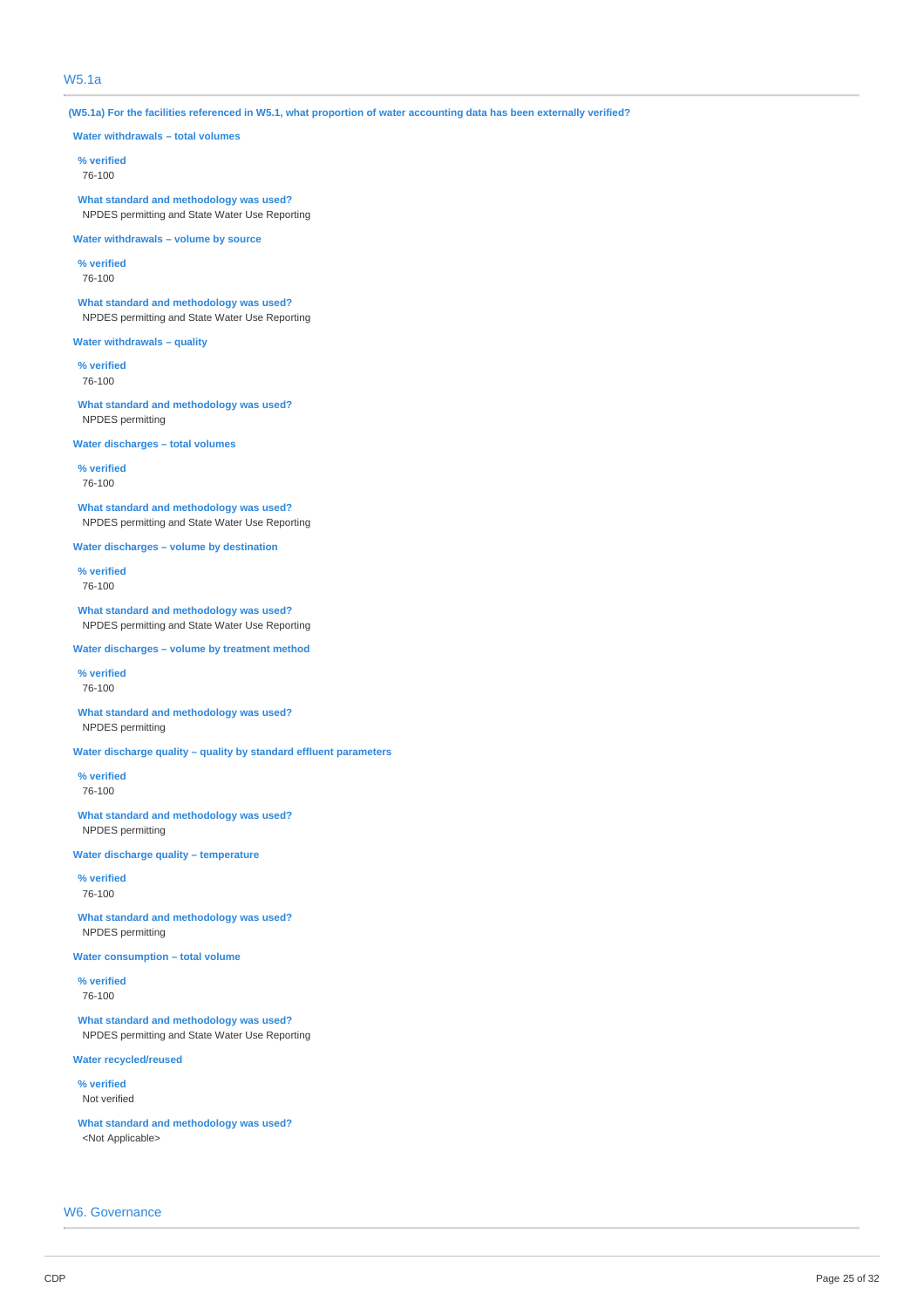## **(W6.1) Does your organization have a water policy?**

Yes, we have a documented water policy that is publicly available

## W6.1a

**(W6.1a) Select the options that best describe the scope and content of your water policy.**

| Scope / | <b>Content</b>                                                                                                                                                                                                                 | <b>Please explain</b>                                                                                                                                                                                                                                                              |
|---------|--------------------------------------------------------------------------------------------------------------------------------------------------------------------------------------------------------------------------------|------------------------------------------------------------------------------------------------------------------------------------------------------------------------------------------------------------------------------------------------------------------------------------|
| wide    | Row Company- Description of business dependency<br>on water<br>Description of business impact on<br>water<br>Description of water-related<br>performance standards for direct<br>operations<br>Company water targets and goals | FirstEnergy has a publicly available environmental policy that states our intent to minimize impacts and use natural resources wisely. In 2020, the<br>company also created a goal to reduce water consumption at our two coal plants by 20 percent by 2030, based on 2019 levels. |

## W6.2

**(W6.2) Is there board level oversight of water-related issues within your organization?** Yes

## W6.2a

(W6.2a) Identify the position(s) (do not include any names) of the individual(s) on the board with responsibility for water-related issues.

| <b>Position of</b><br>individual | <b>Please explain</b>                                                                                                                                                                         |
|----------------------------------|-----------------------------------------------------------------------------------------------------------------------------------------------------------------------------------------------|
| Officer (CEO)                    | Chief Executive The CEO, a member of the Board of Directors, has direct responsibility for water-related issues, including the implementation of FirstEnergy's climate strategy.              |
| Board-level                      | The Board of Directors oversees many ESG-related matters. In addition, the Corporate Governance and Corporate Responsibility Committee of the Board of Directors has oversight of ESG topics, |
| committee                        | including climate strategy and climate risks and opportunities. This Board Committee solely comprises independent directors and typically meets five times per year.                          |

## W6.2b

**(W6.2b) Provide further details on the board's oversight of water-related issues.**

| <b>Frequency that water-</b><br>related issues are a<br>scheduled agenda<br>item | <b>Governance</b><br>mechanisms into which<br><b>water-related issues are</b><br>integrated                                                                                                                                                                                                                                                       | <b>Please explain</b>                                                                                                                                                                                                                                                                                                                                                                                                             |
|----------------------------------------------------------------------------------|---------------------------------------------------------------------------------------------------------------------------------------------------------------------------------------------------------------------------------------------------------------------------------------------------------------------------------------------------|-----------------------------------------------------------------------------------------------------------------------------------------------------------------------------------------------------------------------------------------------------------------------------------------------------------------------------------------------------------------------------------------------------------------------------------|
| Row Scheduled - all meetings Overseeing acquisitions                             | and divestiture<br>Overseeing major capital<br>expenditures<br>Providing employee<br>incentives<br>Reviewing and guiding<br>major plans of action<br>Reviewing and guiding risk<br>management policies<br>Reviewing and guiding<br>strategy<br>Reviewing and guiding<br>corporate responsibility<br>strategy<br>Setting performance<br>objectives | While the Corporate Governance and Corporate Responsibility Committee is delegated oversight for climate-related issues, other committees provide<br>review of ESG risks and opportunities. For example, the Audit Committee develops polices and processes for financial reporting, audit process, internal<br>controls, and legal, regulatory, and ethical compliance, which encompasses water-related controls and compliance. |

## W6.3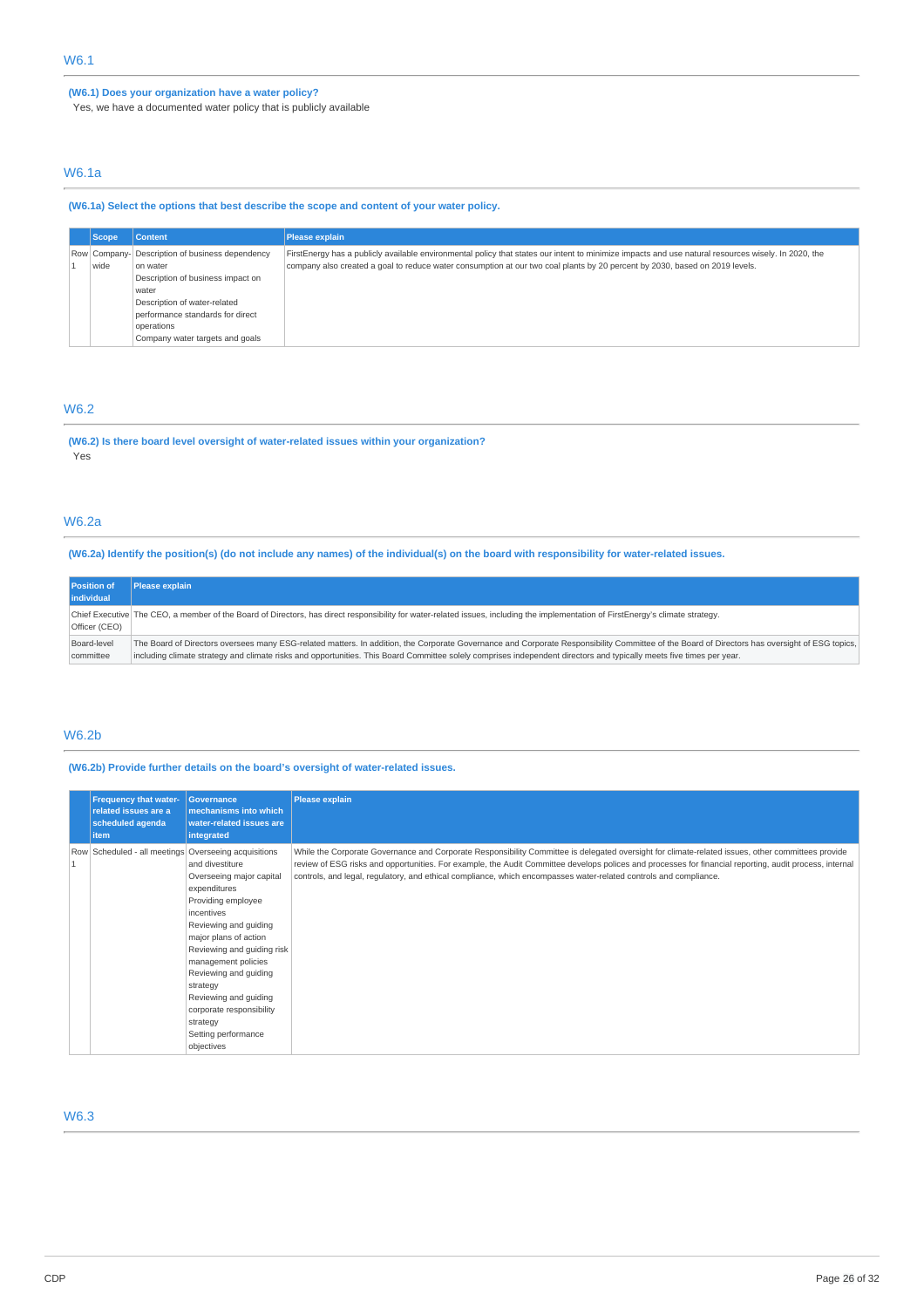## (W6.3) Provide the highest management-level position(s) or committee(s) with responsibility for water-related issues (do not include the names of individuals).

**Name of the position(s) and/or committee(s)** Chief Executive Officer (CEO)

## **Responsibility**

Managing water-related risks and opportunities

### **Frequency of reporting to the board on water-related issues**

As important matters arise

#### **Please explain**

The CEO has oversight of environmental-related risks and opportunities. As important topics arise, The CEO provides guidance to those with direct responsibility.

### **Name of the position(s) and/or committee(s)**

Environment/Sustainability manager

#### **Responsibility**

Both assessing and managing water-related risks and opportunities

#### **Frequency of reporting to the board on water-related issues** More frequently than quarterly

**Please explain**

FirstEnergy's Director, Environmental has direct management responsibility of water-related risks and opportunities.

## W6.4

### (W6.4) Do you provide incentives to C-suite employees or board members for the management of water-related issues?

|       | Provide incentives for management of water-related issues | <b>Comment</b> |
|-------|-----------------------------------------------------------|----------------|
| Row 1 | `Yes                                                      |                |

## W6.4a

#### (W6.4a) What incentives are provided to C-suite employees or board members for the management of water-related issues (do not include the names of **individuals)?**

|                            | Role(s) entitled to<br><i>incentive</i>                                                                                                                                                                                                    | <b>Performance indicator</b>                                                                                                                                                                                                                                                                                          | <b>Please explain</b>                                                                                                                                                                                                                                                                                                                                                                                   |
|----------------------------|--------------------------------------------------------------------------------------------------------------------------------------------------------------------------------------------------------------------------------------------|-----------------------------------------------------------------------------------------------------------------------------------------------------------------------------------------------------------------------------------------------------------------------------------------------------------------------|---------------------------------------------------------------------------------------------------------------------------------------------------------------------------------------------------------------------------------------------------------------------------------------------------------------------------------------------------------------------------------------------------------|
| reward                     | Monetary   Board chair<br>Corporate executive team<br>Chief Executive Officer<br>(CEO)<br><b>Chief Financial Officer</b><br>(CFO)<br>Chief Operating Officer<br>(COO)<br>Other C-suite Officer<br>Other, please specify (All<br>employees) | Improvements in waste water<br>quality - direct operations<br>Other, please specify<br>(Reduction in NOVs, which<br>include water related<br>violations)                                                                                                                                                              | FirstEnergy has environmental metrics (with associated incentive compensation) for employees, an executive management committee, and a<br>Board of Director's committee.                                                                                                                                                                                                                                |
| Non-<br>monetary<br>reward | Board chair<br>Board/Executive board<br>Director on board<br>Corporate executive team<br>Chief Executive Officer<br>(CEO)<br>Other, please specify<br>(Policy applies to all<br>employees of<br>FirstEnergy.)                              | Reduction in consumption<br>volumes<br>Improvements in efficiency -<br>direct operations<br>Improvements in waste water<br>quality - direct operations<br>Implementation of employee<br>awareness campaign or<br>training program<br>Supply chain engagement<br>Implementation of water-<br>related community project | Reduction of water withdrawals FirstEnergy regularly celebrates the efforts of employees to produce and deliver electricity in an environmentally sound manner. FirstEnergy<br>has issued several news releases and public communications spotlighting employee efforts to reduce our environmental impact. Also, the<br>Environment Group won a President's Award in 2018 for water reduction efforts. |

## W6.5

(W6.5) Do you engage in activities that could either directly or indirectly influence public policy on water through any of the following?

Yes, direct engagement with policy makers

Yes, trade associations

Yes, funding research organizations

## W6.5a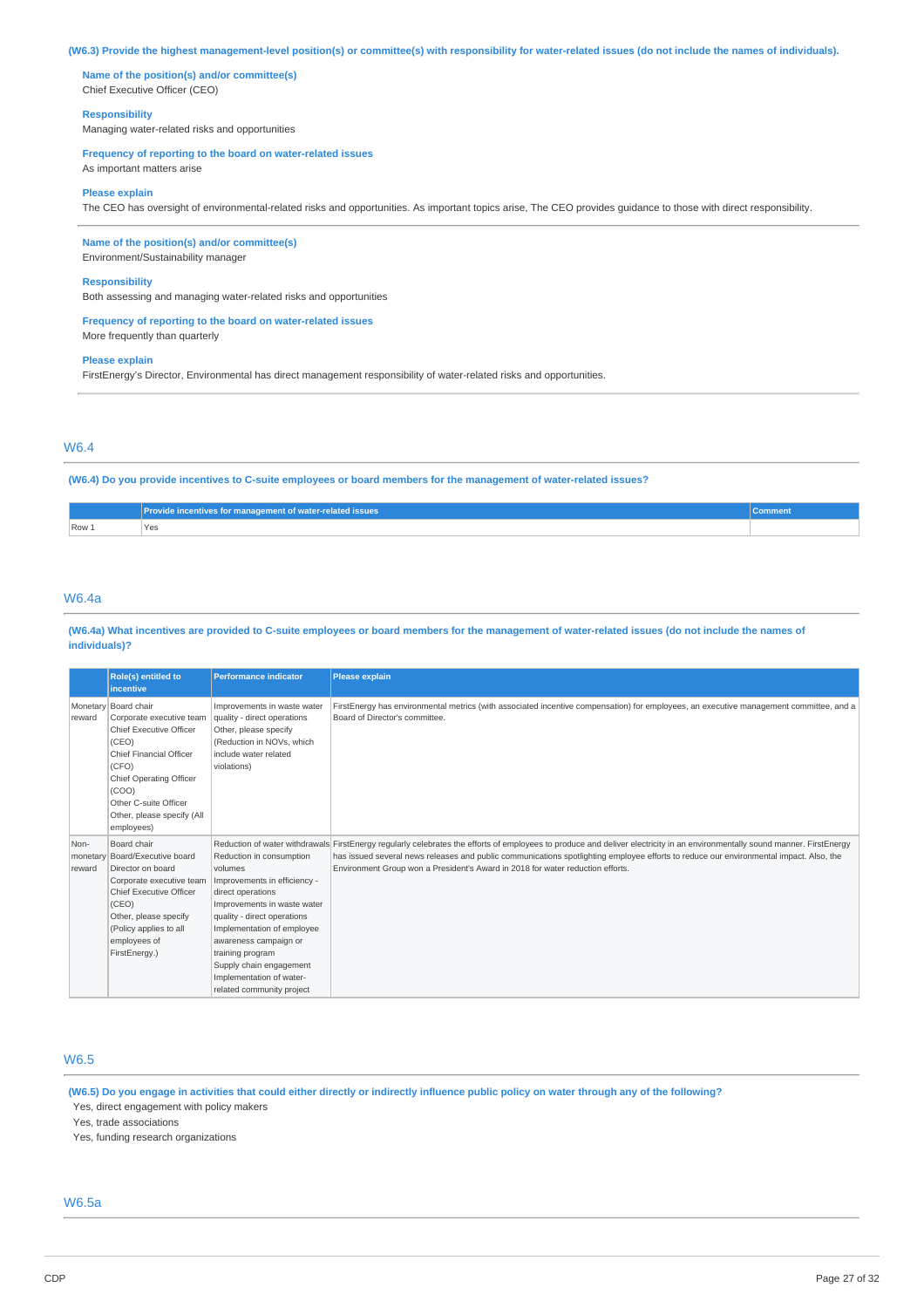(W6.5a) What processes do you have in place to ensure that all of your direct and indirect activities seeking to influence policy are consistent with your water **policy/water commitments?**

We seek insight from various stakeholder groups to inform FirstEnergy's strategies, programs and policies on a variety of issues. Our External Affairs organization executes a comprehensive stakeholder engagement process across our service areas. Through this process, we actively discuss energy-related matters with local, state and federal policymakers, as well as consumer advocates, peer utilities, customers, investors and non-governmental organizations.

## W6.6

(W6.6) Did your organization include information about its response to water-related risks in its most recent mainstream financial report? Yes (you may attach the report - this is optional) 2020 Annual Report.pdf

## W7. Business strategy

## W7.1

### (W7.1) Are water-related issues integrated into any aspects of your long-term strategic business plan, and if so how?

|                                                | Are water-related issues integrated?                                                               | Long-term time Please explain<br>horizon (years) |                                                                                                                                                                                                                  |
|------------------------------------------------|----------------------------------------------------------------------------------------------------|--------------------------------------------------|------------------------------------------------------------------------------------------------------------------------------------------------------------------------------------------------------------------|
| Long-term business<br>objectives               | Yes, water-related issues are integrated                                                           | $5 - 10$                                         | FirstEnergy has a long-term goal of reducing water consumption at our two coal plants by 20% by 2030.                                                                                                            |
| Strategy for achieving<br>long-term objectives | No, water-related issues were reviewed but not<br>considered as strategically relevant/significant | $5 - 10$                                         | While FirstEnergy continues to improve sustainability, including water conservation efforts, FirstEnergy facilities<br>are not in water-stressed areas and water-related risks are minor with low probabilities. |
| Financial planning                             | No, water-related issues were reviewed but not<br>considered as strategically relevant/significant | $5 - 10$                                         | While FirstEnergy continues to improve sustainability, including water conservation efforts, FirstEnergy facilities<br>are not in water-stressed areas and water-related risks are minor with low probabilities. |

## W7.2

(W7.2) What is the trend in your organization's water-related capital expenditure (CAPEX) and operating expenditure (OPEX) for the reporting year, and the **anticipated trend for the next reporting year?**

#### **Row 1**

**Water-related CAPEX (+/- % change)**

**Anticipated forward trend for CAPEX (+/- % change)**

**Water-related OPEX (+/- % change)**

**Anticipated forward trend for OPEX (+/- % change)**

#### **Please explain**

This information is not calculated by FirstEnergy.

## W7.3

**(W7.3) Does your organization use climate-related scenario analysis to inform its business strategy?**

|         | Use of    | <b>Comment</b>                                                                                                                                                                                        |
|---------|-----------|-------------------------------------------------------------------------------------------------------------------------------------------------------------------------------------------------------|
|         | climate-  |                                                                                                                                                                                                       |
|         | related   |                                                                                                                                                                                                       |
|         | scenariol |                                                                                                                                                                                                       |
|         | analysis  |                                                                                                                                                                                                       |
| Row Yes |           | In 2019, FirstEnergy published a climate report that included a two-degree scenario analysis. The analysis is based on the International Energy Agency's 2DS (IEA 2DS). In selecting a scenario to    |
|         |           | study, our objective was to evaluate a 2DS with sufficient detail to provide meaningful insights for our business and geography. We also prioritized a publicly available analysis to promote greater |
|         |           | transparency in the process. The structure of our analysis was quided by recommendations from the TCFD as well as a report published by Ceres and authored by MJ Bradley & Associates                 |
|         |           | (MJB&A). We also took into consideration other third-party produced 2-degree scenarios, including "beyond 2-degree" scenarios that are consistent with an October 6, 2018, Special Report on          |
|         |           | Global Warming of 1.5°C from the Intergovernmental Panel on Climate Change.                                                                                                                           |

## W7.3a

**(W7.3a) Has your organization identified any water-related outcomes from your climate-related scenario analysis?**

No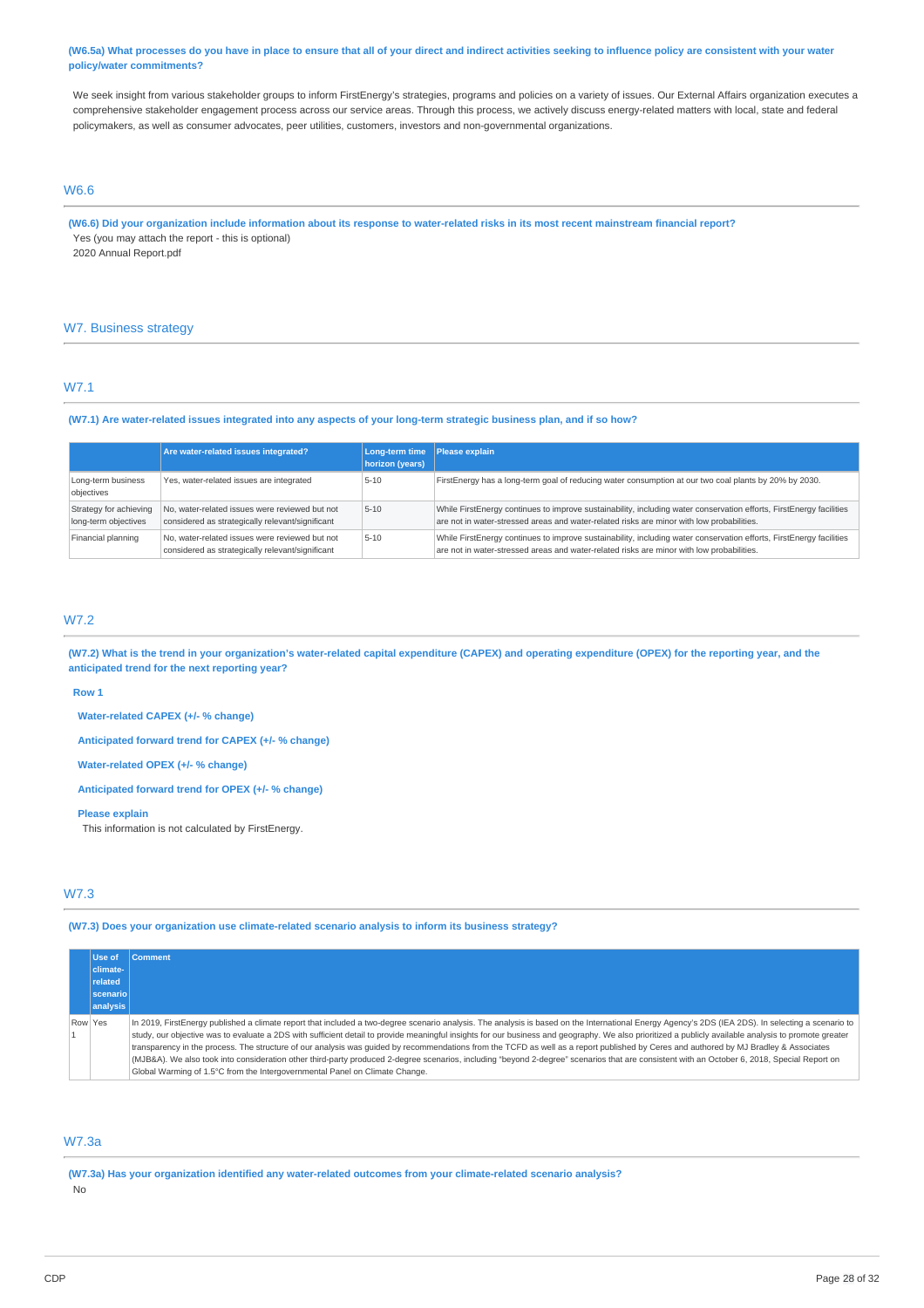## W7.4

### **(W7.4) Does your company use an internal price on water?**

#### **Row 1**

## **Does your company use an internal price on water?**

No, and we do not anticipate doing so within the next two years

#### **Please explain**

While FirstEnergy continues to improve sustainability, including water conservation efforts, FirstEnergy facilities are not in water-stressed areas and water-related risks are minor with low probabilities.

### W8. Targets

## W8.1

## **(W8.1) Describe your approach to setting and monitoring water-related targets and/or goals.**

|  | <b>Levels</b> |           | Monitoring Approach to setting and monitoring targets and/or goals                                                                                                                       |  |
|--|---------------|-----------|------------------------------------------------------------------------------------------------------------------------------------------------------------------------------------------|--|
|  | for           | lat       |                                                                                                                                                                                          |  |
|  | targets       | corporate |                                                                                                                                                                                          |  |
|  | and/or        | level     |                                                                                                                                                                                          |  |
|  | goals         |           |                                                                                                                                                                                          |  |
|  | Row Company-  |           | Targets are FirstEnergy manages environmental compliance through Board committee oversight and by including environmental excursions and Notice of Violations (NOV) in our Operations    |  |
|  | wide          | monitored | KPIs. Our environmental excursions and NOV KPI metric tracks any regulatory reportable air emission, water discharge or other unauthorized release that exceeds applicable               |  |
|  | targets       | at the    | environmental limitations, conditions and deadlines set by federal, state or local regulations. Our threshold, target and stretch goals for this metric are based on our previous year's |  |
|  | and goals     | corporate | performance, and the stretch goal is designed to encourage significant improvement in our commitment to making the environment better. The inclusion of these environmental              |  |
|  |               | level     | metrics in our Operations KPIs enhances employees' awareness and attention to environmental compliance and drives continuous improvement across all areas of our business.               |  |
|  |               | Goals are | FirstEnergy also maintains a long-term water goal for our generation fleet. The long term generation goal is designed to encourage long term environmental water stewardship and         |  |
|  |               | monitored | align with our carbon reduction efforts. As such, FirstEnergy has a goal to reduce water consumption at our two coal plants 20% by 2030, based on 2019 levels.                           |  |
|  |               | at the    |                                                                                                                                                                                          |  |
|  |               | corporate |                                                                                                                                                                                          |  |
|  |               | level     |                                                                                                                                                                                          |  |

## W8.1a

(W8.1a) Provide details of your water targets that are monitored at the corporate level, and the progress made.

### **Target reference number**

Target 1

**Category of target** Water pollution reduction

**Level** Company-wide

**Primary motivation**

## Reduced environmental impact

## **Description of target**

FirstEnergy manages environmental compliance through Board committee oversight and by including environmental excursions and Notice of Violations (NOV) in our Operations KPIs. Our environmental excursions and NOV KPI metric tracks any regulatory reportable air emission, water discharge or other unauthorized release that exceeds applicable environmental limitations, conditions and deadlines set by federal, state or local regulations. Our threshold, target and stretch goals for this metric are based on our previous year's performance, and the stretch goal is designed to encourage significant improvement in our commitment to making the environment better. The inclusion of these environmental metrics in our Operations KPIs enhances employees' awareness and attention to environmental compliance and drives continuous improvement across all areas of our business.

#### **Quantitative metric**

% proportion of wastewater that is safely treated

**Baseline year** 2015

**Start year** 2015

**Target year** 2020

**% of target achieved** 99.5

## **Please explain**

FirstEnergy facilities have NPDES permits with specific limits. FirstEnergy has a target of zero exceedances of our NPDES permits.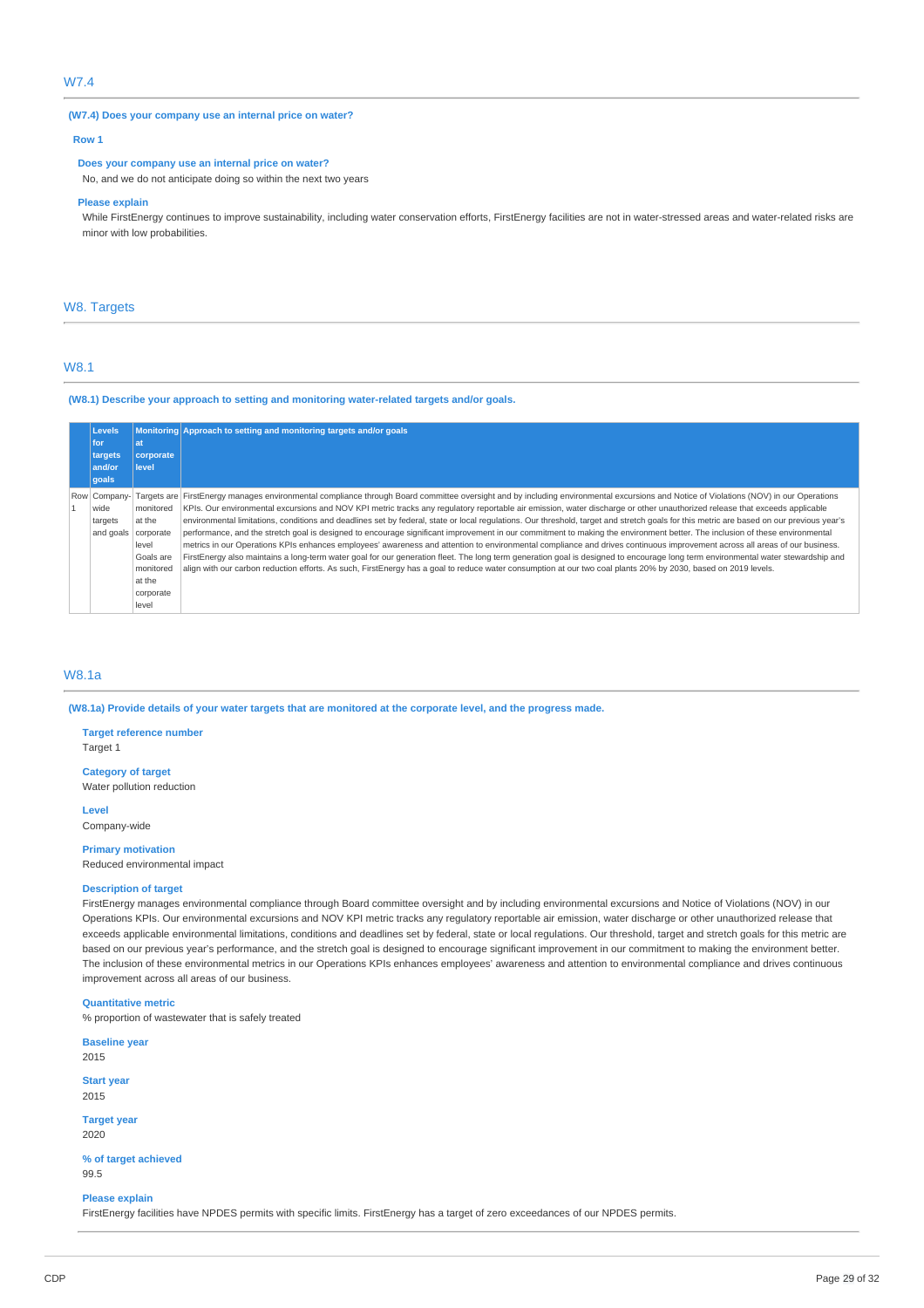## W8.1b

(W8.1b) Provide details of your water goal(s) that are monitored at the corporate level and the progress made.

#### **Goal**

Engaging with local community

### **Level**

Company-wide

#### **Motivation**

Recommended sector best practice

### **Description of goal**

FirstEnergy engages with our local stakeholders on a routine basis to discuss local projects, emergency planning, and emergency response. In recent years, we have strengthened relationships and expanded partnerships and plan to continue this as part of our strategic plan. Engagement with our local stakeholders allows us to more effectively plan projects against water related issues and plan for and respond to supply disruptions due to water related issues.

#### **Baseline year**

**Start year**

**End year** 2025

#### **Progress**

Through the implementation of employee business resource groups and volunteer time off programs, we have expanded our connections to the community in the last two years. While more resources and tools will likely be deployed in the coming years, much has been accomplished.

#### **Goal**

Improve wastewater quality beyond compliance requirements

#### **Level**

Company-wide

**Motivation**

Risk mitigation

### **Description of goal**

Through projects like the Harrison leachate return line, FirstEnergy is implementing water reduction and reuse projects that mitigate risk by reducing the amount of water that must be discharged and permitted. Projects are ongoing and evolving as needs arise and will be evaluated for merit.

### **Baseline year**

**Start year**

## **End year**

### **Progress**

The Harrison leachate return line is ongoing. Water reduction projects at Eastlake and Ashtabula occurred around 2018. Future projects will be evaluated for merit as they arise.

### **Goal**

Promotion of water data transparency

**Level**

Company-wide

#### **Motivation**

Corporate social responsibility

#### **Description of goal**

FirstEnergy developed a corporate responsibility group in 2018. Since then, FirstEnergy has rapidly expanded the number of programs that water data is reported to. While FirstEnergy has submitted water information to public authorities for decades, the consolidation and ease of access to obtain the data has greatly improved in the last several years

## **Baseline year**

**Start year**

## 2018

**End year**

## 2020

**Progress**

FirstEnergy now participates in water reporting activities for multiple organizations, like CDP, S&P Global, Sustainalytics, ISS, and others.

#### **Goal**

Watershed remediation and habitat restoration, ecosystem preservation

#### **Level**

Company-wide

#### **Motivation**

Corporate social responsibility

**Description of goal**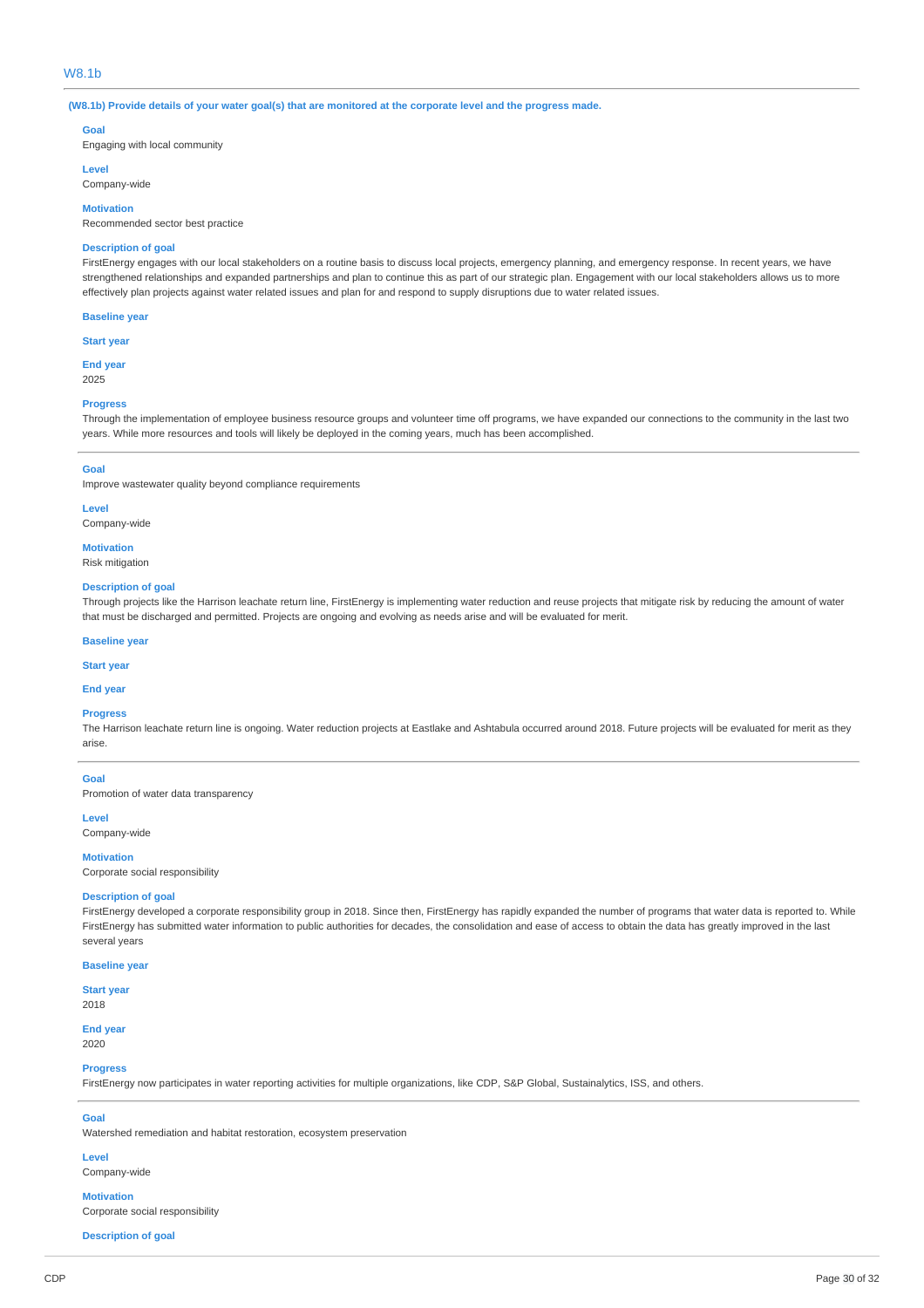In 2020, FirstEnergy began a corporate initiative to plant trees across our footprint which promotes sustainable ecosystems and watershed improvements with potentially reduced flooding and erosion. In 2020, FirstEnergy planted about 1,000 trees across the footprint and set a goal of planting 10,000 trees in 2021.

#### **Baseline year** 2020

**Start year** 2020

## **End year**

2021

### **Progress**

FirstEnergy in conjunction with its employee volunteer time program and resource groups planted 1,000 trees in 2020. The goal of 10,000 trees in 2021 was surpassed by Arbor Day with approximately 12,000 trees being planted.

### **Goal**

Improve wastewater quality beyond compliance requirements

## **Level**

Business

### **Motivation**

Commitment to the UN Sustainable Development Goals

## **Description of goal**

In 2020, FirstEnergy created a goal to reduce water consumption at our two coal plants 20 percent by 2030, over 2019 levels.

### **Baseline year**

2019

#### **Start year** 2020

**End year**

## 2030

### **Progress**

FirstEnergy is actively tracking and reporting water consumption data in reports, such as CDP Water. It will continue to report water consumption and make thoughtful, responsible decisions to achieve the 20 percent reduction by 2030.

## W9. Verification

## W9.1

(W9.1) Do you verify any other water information reported in your CDP disclosure (not already covered by W5.1a)? No, we do not currently verify any other water information reported in our CDP disclosure

## W10. Sign off

## W-FI

(W-FI) Use this field to provide any additional information or context that you feel is relevant to your organization's response. Please note that this field is optional **and is not scored.**

## W10.1

**(W10.1) Provide details for the person that has signed off (approved) your CDP water response.**

|       | Job title                       | Corresponding job category |
|-------|---------------------------------|----------------------------|
| Row 1 | Senior Vice President, Strategy | Other C-Suite Officer      |

## W10.2

(W10.2) Please indicate whether your organization agrees for CDP to transfer your publicly disclosed data on your impact and risk response strategies to the CEO Water Mandate's Water Action Hub [applies only to W2.1a (response to impacts), W4.2 and W4.2a (response to risks)]. Yes